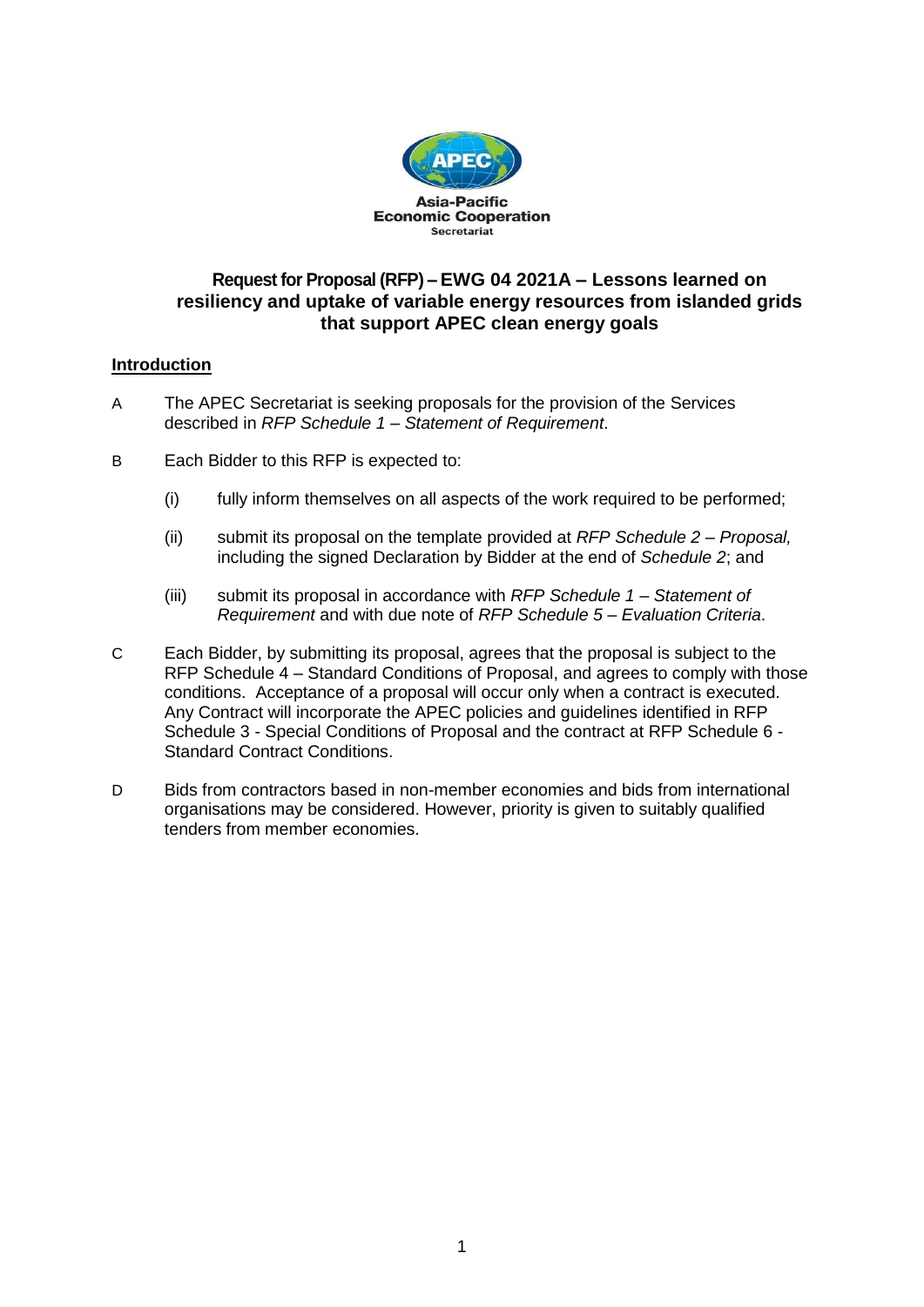## **Structure of the RFP**

The RFP has six parts:

- **Schedule 1: Statement of Requirement**
- **Schedule 2: Proposal Template**
- **Schedule 3: Special Conditions of Project Proposal**
- **Schedule 4: Standard Conditions of Request for Proposal**
- **Schedule 5: Evaluation Criteria**
- **Schedule 6: APEC Standard Contract Conditions**

Key Dates and Details

| <b>Event</b>                                | <b>Dates</b>                                                                                                                                                                                |
|---------------------------------------------|---------------------------------------------------------------------------------------------------------------------------------------------------------------------------------------------|
| Closing Time for submission of<br>Proposals | Monday, 11 April 2022 at 5.00pm, Singapore time                                                                                                                                             |
| Method to Submit Proposal                   | Proposals must be submitted in electronic copy,<br>indicating the project number: Project number: EWG<br>04 2021AA                                                                          |
|                                             | The Proposal (in PDF format) is to be submitted in the<br>same email message to the Project Overseer and the<br>Program Director (indicated below) by the closing time<br>specified above:  |
|                                             | Dr. Cary Bloyd, Project Overseer<br>Cary.Bloyd@pnnl.gov                                                                                                                                     |
|                                             | Mr. Takuo Miyazaki<br>Program Director, APEC Secretariat<br>Email: tm@apec.org                                                                                                              |
|                                             | Proposals lodged in any manner other than as detailed in<br>this paragraph, or are submitted after the deadline shall<br>be deemed to be invalid and may be excluded from<br>consideration. |
| <b>Contact Officer</b>                      | Cary Bloyd, Senior Advisor<br>Pacific Northwest National Laboratory<br>14905 Notley RD<br>Silver Spring, Maryland 20905 USA<br>+1-301-651-8899<br>Cary.Bloyd@pnnl.gov                       |
| Expected execution date of Contract         | 2 May 2022                                                                                                                                                                                  |
| Date Services are to be completed           | The Services are required to be completed on or before<br>31 May 2023                                                                                                                       |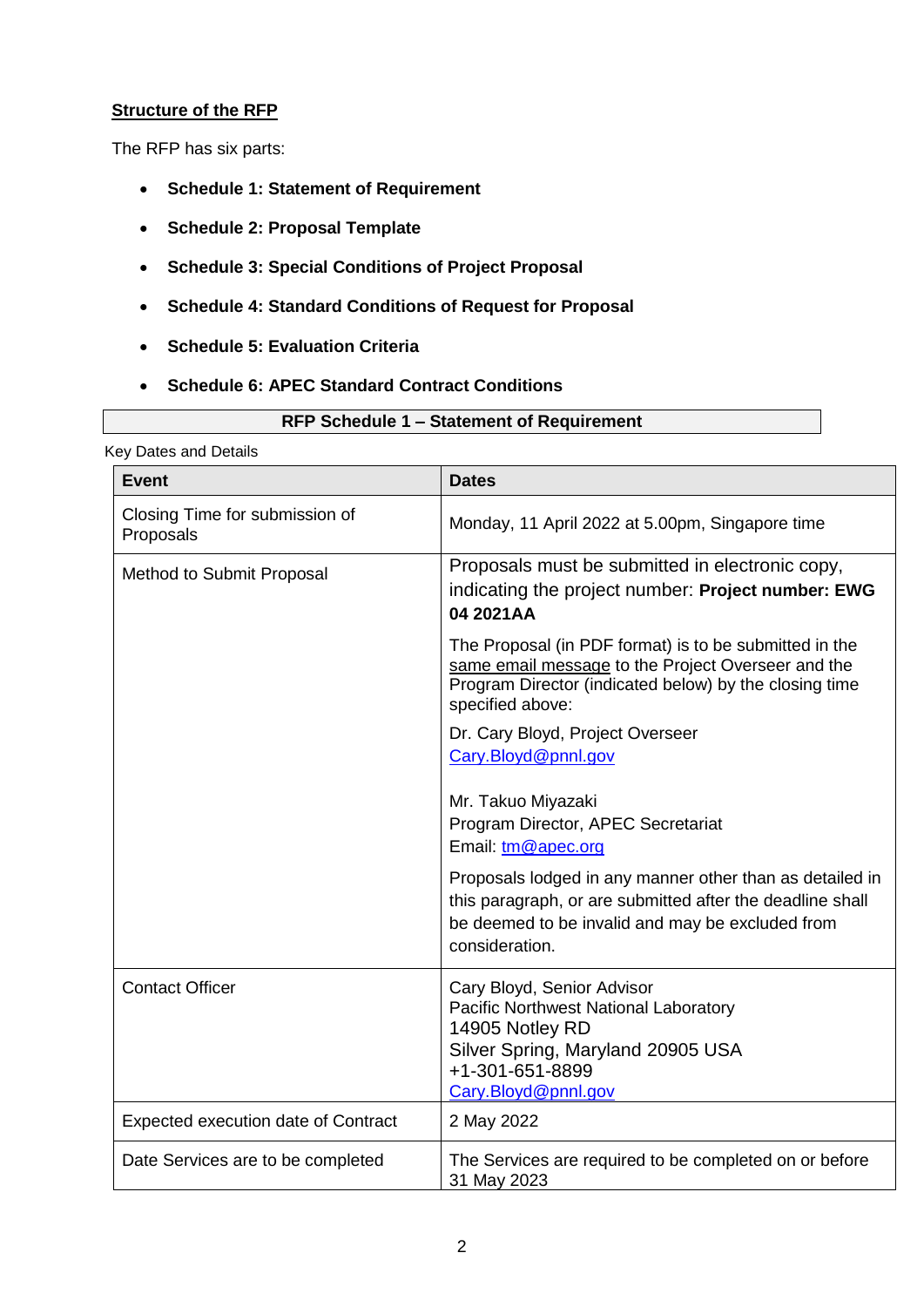## **The Services**

The APEC Secretariat is seeking proposals for the APEC project *'Lessons Learned on Resiliency and Uptake of Variable Energy Resources from Islanded Grids that support APEC Clean Energy Goals'.*

## **1. Background and Objectives**

As APEC economies strive towards meeting aggressive clean energy goals, including some looking at the potential to obtain net-zero carbon energy related emissions in the 2050 timeframe, important lessons can be learned on resiliency and the capability to significantly increase the uptake of variable energy resources (VER) from islanded grids. These grids may be on true islands, or they may be islanded due to being located far away from exiting high voltage transmission lines.

This project will draw lessons from across APEC based on member economy experiences in utilizing increasing larger shares of variable energy resources (such as wind and solar) on their operation, where particular attention is focused on islanded grids. The lessons learned will apply to all APEC member economies, The natural variability of renewable energy that is seen when it becomes cloudy with PV or the lack of wind when utilizing wind turbines, can make it difficult to utilize these renewable resources if proper planning is not undertaken. However, there are examples in APEC of economies successfully utilizing large amount of variable renewable energy resources while still maintaining reliability. This often occurs in what are called islanded grids, which is the focus of this APEC project. An islanded grid is an electric grid which operatives independently of neighboring grids. This occurs because the distance between the grid is too far to justify the construction and operation of high voltage transmission lines which would like the grids. Thus, the grid behave like it is on an actual island, A number of such grid exist in areas of Australia and Canada which have low population density for the physical land area. The fact that the grids are islanded, and not connected to neighboring grids for power support, one can better understand the full cost of utilizing higher levels of renewable energy.

The principal objective of this project is to increase the amount of renewable energy utilized in the APEC region by providing real operating experience that will enable better grid expansion planning. This report will provide a summary of the costs and variable energy resources operational experiences from both developed and developing APEC member economies in providing reliable and resilient electric power while utilizing the maximum about of variable energy resources.

The awarding of the project work described below will be determined by a small committee, following APEC contracting procedures. Female contractors are encouraged to apply.

## **2. Scope of Services**

## 3.1 Description of Services

The selected Contractor will undertake the following activities to support delivery of this project:

## **1. Develop a Final Report of 120-150 pages in length**

The Final Report shall document costs and operational experiences in relation to variable energy resources, from both developed and developing APEC member economies. The Report shall be produced as an APEC publication, and prepared in compliance with the APEC Publication Guidelines. The Contractor shall draft a detailed outline of the Report by 1 June 2022, and submit the final draft Final Report to the APEC Secretariat on 3 April 2023, for review and approval and forum endorsement.

In drafting the Report, the selected Contractor shall draw lessons from across APEC, based on member economy's experiences in utilizing increasing larger shares of variable energy resources (such as wind and solar) on their operation, where particular attention is focused on islanded grids. It is expected that the final report will include at least 15 examples of islanded grids.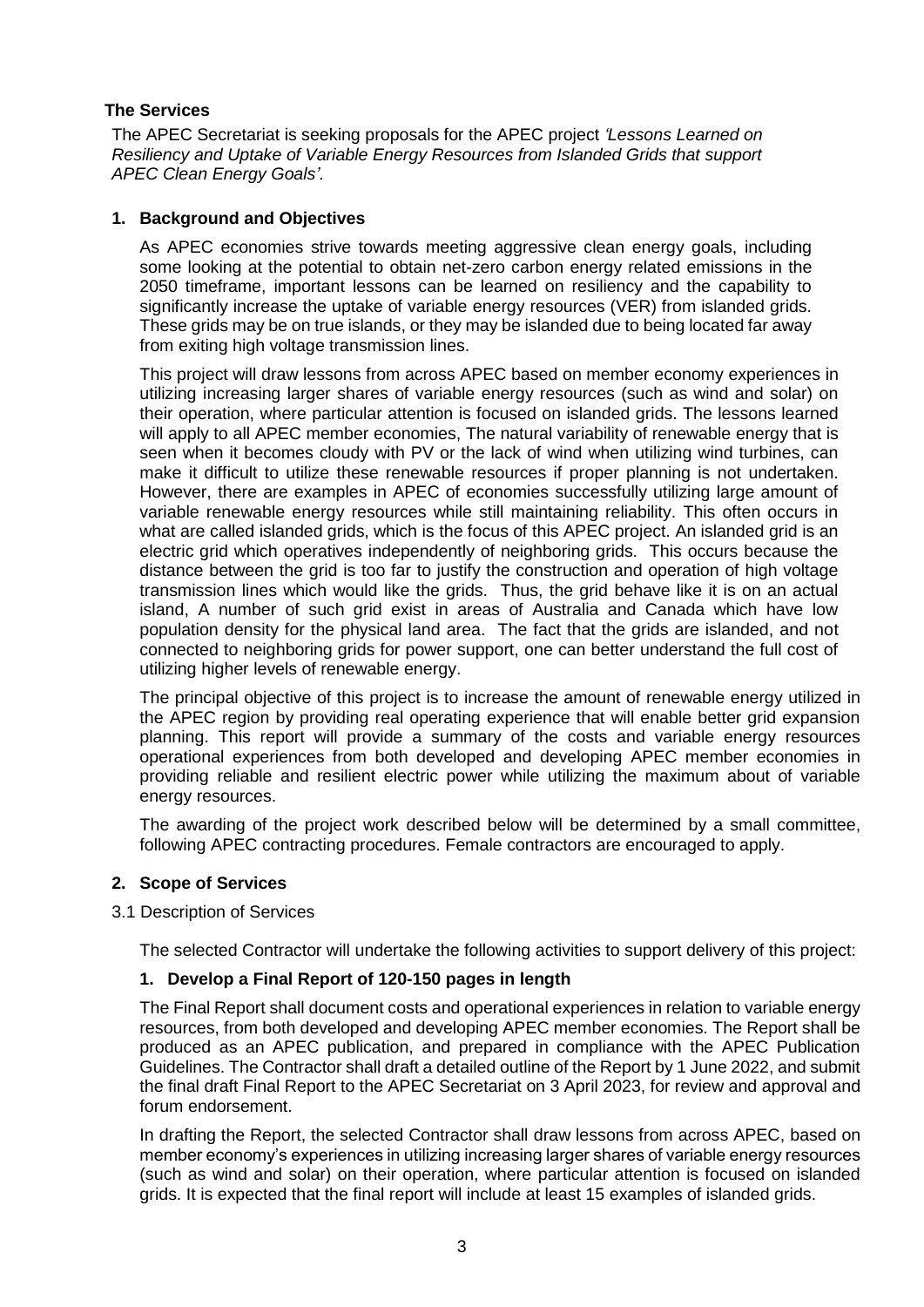The Report shall have an executive summary at the beginning, followed by an introduction introducing the work. Following the introduction, the methodology utilized to select the 15 islanded grids will be discussed. Only islanded grids which utilize renewable energy will be included. The next section will profile the islanded grids selected, noting both their physical characteristics and the impact of their associated regulatory environment on their success or failure of utilizing renewable energy. The final section of the Report will provide an analysis of the policy, technical, and regulatory factors that have been learned from the islanded grids, and which support reliable and resultant electric power while utilizing the maximum amount of variable renewable energy resources.

The Contractor will begin with the initial identification of at least 15 islanded grids. Once the islanded grids have been identified, initial data gathering for a select sample (2-4) of the identified grids will begin. Based on the review of initial information from the sample of islanded grids, a matrix of technology solutions for increasing the use of renewables and policy mechanisms that were found valuable for enabling greater use of renewables, will be developed. This initial data matrix will be used to help guide the data gathering on the remaining grids, and will also form the basis for both the Summary Report and the overview presentation at the Virtual Meeting (described below).

The Contractor shall record feedback from the Virtual Meeting, and use it to revise the initial data matrix. Data gathering will then begin on the remaining islanded grids. The Contractor shall use this time to write the introduction and the presentation of the methodology for selecting the islanded grids. This will be followed by a separate section on each islanded grid, following the same organizational format. This format will describe the physical characteristics of the grids, and the impact of their regulatory environments on their success or failure in utilizing renewable energy. After all the islanded grids have been profiled, the final section will provide an analysis of the policy, technical, and regulatory factors that have been learned from the islanded grids which support reliable and resultant electric power while utilizing the maximum amount of variable renewable energy resources. This section will also include the planning and policy recommendations. An executive summary of the report will then be developed. As it can be difficult and time consuming to collect the needed data, this portion of the research shall be given the largest amount of time. This structure will also allow the majority of the data collection to benefit forum information gained at the Virtual Meeting.

When identifying the islanded grids used as the basis of the Final Report, the Contractor is required to consider gender perspectives in data collection, including the operation of the grids, in order to differentiate how it benefits male and female population.

### **2. Develop a Summary Report and deliver a 3-hour Virtual Meeting in November 2022**

The selected contractor will develop a Summary Report of 30-50 pages in length that will be the basis for the Virtual Meeting. The Summary Report will be based upon the selected sample (2- 4) of the identified islanded grids. Based on the review of initial information from the sample of islanded grids, a matrix of technology solutions for increasing the use of renewables and policy mechanisms that were found valuable for enabling greater use of renewables, will be developed and presented in the Summary Report. This initial data matrix will be used to help guide the data gathering on the remaining grids and presented at the Virtual Meeting.

The selected Contractor shall conduct the Virtual Meeting midway through the project, in November 2022. The purpose of the Virtual Meeting is to gather information, to be incorporated into the Contractor's research, and ultimately the Final Report.

The Virtual Meeting shall be conducted on one day, over three hours, and will consist of three 60-minute sessions. The first session will present an overview of the project by the Contractor, based on the detailed Report outline and initial research. This will include the rationale for the project, a Summary Report of sample islanded grids that will be reviewed in the Final Report, and a summary of the potential policy, technical, and regulatory factors being examined which support reliable and resultant electric power while utilizing the maximum amount of variable renewable energy resources. The second session will provide participants the opportunity to voice the specific challenges and issues from their economy. Depending on the number of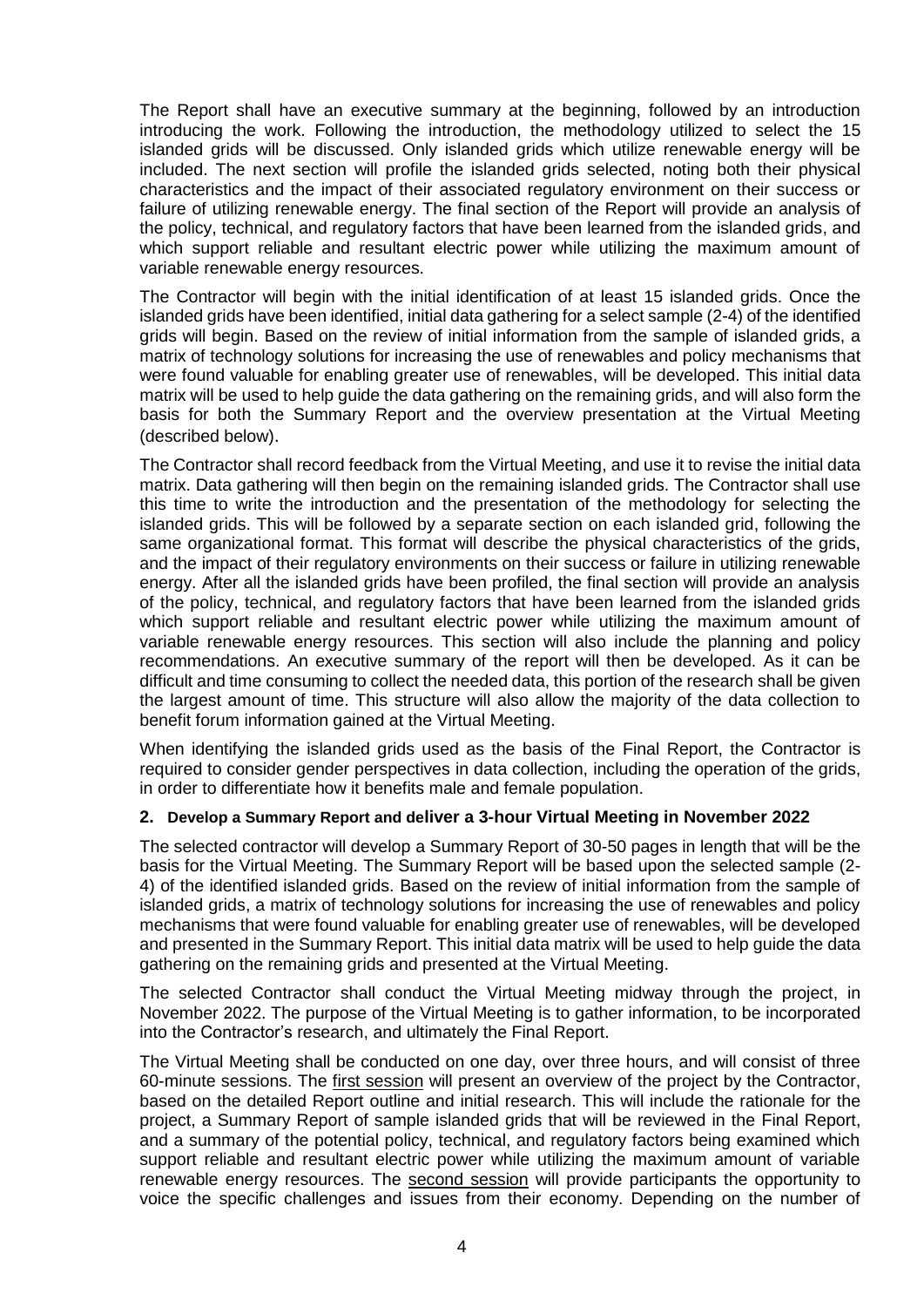participants, this could include breakout groups. The third session will be to discuss how to best include the results of the previous session into the final report. The target audience for this virtual meeting will include mid-level economy ministry of energy officials involved in energy planning, economy electric utility representatives, private sector renewable energy companies, and university energy researchers interested in planning clean energy futures. The Contractor shall plan, present and facilitate all three sessions.

Women are to be encouraged to attend and participate in the Virtual Meeting, and the Contractor is encouraged to include female speakers.

3.2 Expected Outputs and Timelines

The selected Contractor shall be expected to deliver the following outputs by the respective specified deadlines:

Milestone 1: Detailed outline of the Final Report to be provided to the PO, by 1 June 2022.

Milestone 2: Virtual Meeting and Summary Report, by 30 November 2022

- Identify a cross-section of at least 15 islanded grids in APEC economies which illustrate how high levels of renewable energy can be incorporated into operating grids, while maintaining high reliability.
- Collect the costs and performance information on islanded grids in APEC economies, including but not limited to Australia, Canada, and the U.S. Develop a Summary Report showing progress to date for presentation to the Virtual Meeting. The Summary Report will draw lessons from across APEC based on member economy experiences in utilizing increasing larger shares of variable energy resources (such as wind and solar) on their operation, where particular attention is focused on islanded grids.
- Organize a Virtual Meeting where the Summary Report will be presented to stakeholders for their input. Participants will be able to voice the specific challenges and issues from their economy.

Milestone 3: Preparation of the Final Report and delivery of the final draft to the APEC Secretariat by 3 April 2023

- Develop a draft report based on Meeting comments and circulate it to APEC members for comment.The report will include 5-10 planning recommendations that will benefit the planning process for greater use of renewable energy resources by providing actual costs seen in APEC member economy experiences in utilizing increasing larger shares of variable energy and 5-10 policy recommendations which will benefit policy makers by identifying and showing the impact of APEC member economy policies in supporting the utilization of high levels of variable renewable energy resources.
- Prepare a final draft Report, taking into account member comments, and deliver to the Secretariat for review and approval and forum endorsement prior to publication.

| # | <b>Services</b>                      | <b>Format</b>                         | Quantity                  | <b>Means of Verification</b>                       | <b>Services</b><br><b>Delivery</b><br>Date | <b>Payment due</b><br>(in USD,<br>inclusive of<br>taxes) |
|---|--------------------------------------|---------------------------------------|---------------------------|----------------------------------------------------|--------------------------------------------|----------------------------------------------------------|
|   | Develop a detailed<br>report outline | Electronic<br>version of<br>Microsoft | One<br>electronic<br>copy | Written acceptance<br>and certification from<br>PO | 1 June 2022                                | $20\%$ of<br>contract value                              |

### **Proposed Milestone Schedule**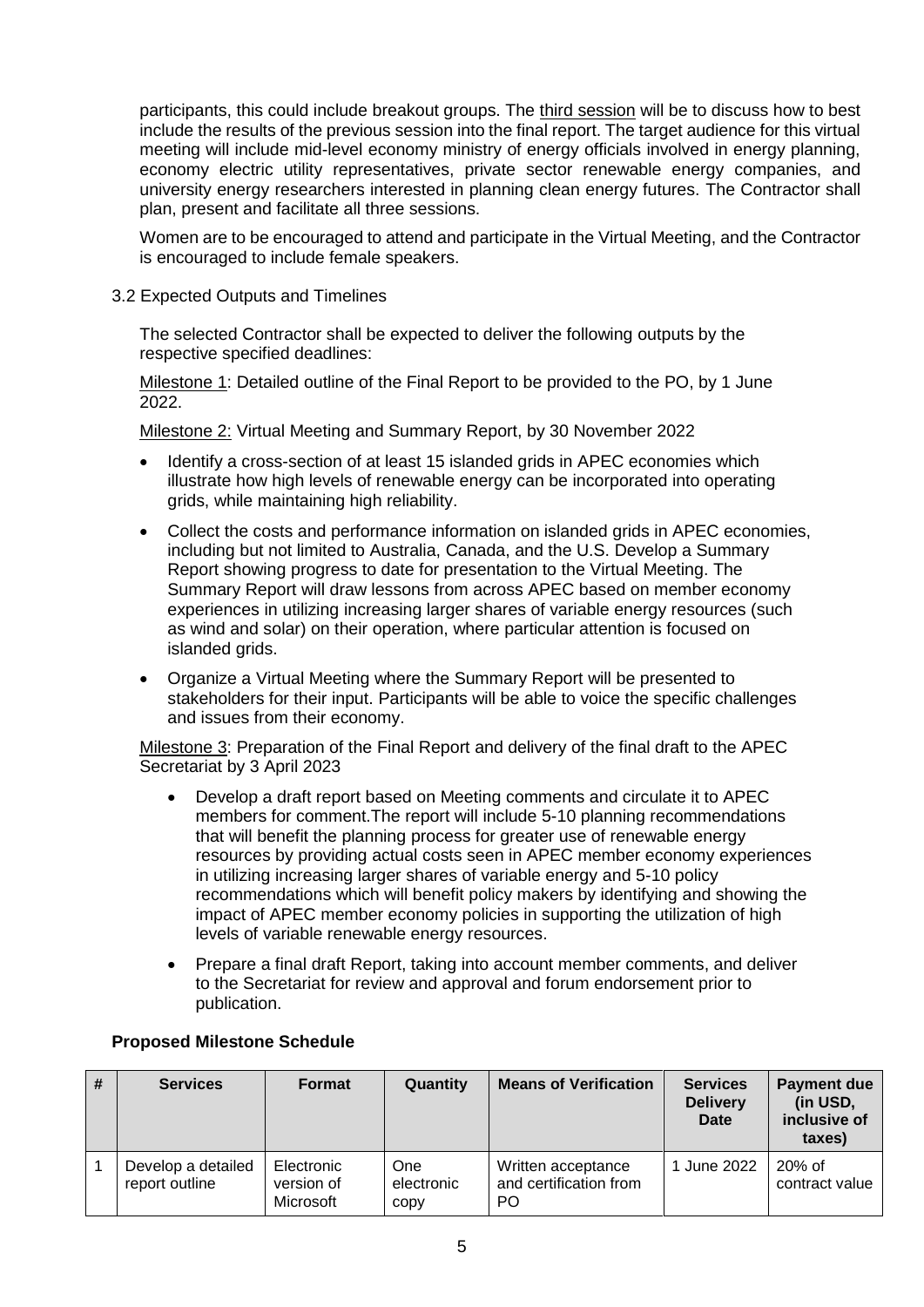|                |                                                                   | Word<br>document                                                                             |                                                                                      |                                                                                                                                                                      |                        |                             |
|----------------|-------------------------------------------------------------------|----------------------------------------------------------------------------------------------|--------------------------------------------------------------------------------------|----------------------------------------------------------------------------------------------------------------------------------------------------------------------|------------------------|-----------------------------|
| $\overline{2}$ | <b>Summary Report</b><br>and Virtual<br>Meeting                   | Electronic<br>version of<br>Microsoft<br>Word<br>document                                    | <b>One</b><br>electronic<br>copy of<br>meeting<br>General<br>Information<br>Circular | Written acceptance<br>and certification from<br>the PO                                                                                                               | 30<br>November<br>2022 | $40\%$ of<br>contract value |
| 3              | Final report<br>preparation and<br>delivery to the<br>Secretariat | Electronic<br>versions of<br>document in<br>both Microsoft<br>Word and<br><b>PDF</b> formats | Two<br>electronic<br>documents<br>(one<br>Microsoft<br>Word, one<br>PDF)             | (i) APEC Secretariat<br>review and approval<br>(ii) Endorsement by<br>the APEC Energy<br><b>Working Group</b><br>(iii) Written acceptance<br>and certification by PO | 3<br>April 2023        | 40% of<br>contract value    |

### 3.3 Qualifications of Bidder

The Bidder, through its written proposal, will need to describe its approach to delivering the Services, demonstrating appreciation of the key issues and stakeholders for achieving the objectives and having an appropriate methodology and work plan for delivering the Services in the specified timeframes.

The Bidder will also need to provide evidence of ability and experience to undertake the specified objectives/duties in this Request for Proposal, including:

- evidence of a breadth and depth of knowledge of APEC EWG electric power projects and activities;
- experience working broadly with APEC economies and familiarity with clean energy efforts in APEC economies;
- operational experience with islanded grid systems in APEC economies; and
- proven analytical, research and plain English report writing skills.

### 3.4 Additional Requirements

N/a.

### 3.5 Reports and Publications

Reports for publication must be prepared in accordance with the Guidebook on APEC Projects, APEC Publication Guidelines and APEC Logo Guidelines. The reports must be certified by the Project Overseer and endorsed by the relevant APEC Working Group or Steering Committee, prior to submission to APEC Secretariat for approval to be published.

### 3.6 Reporting and Coordination Arrangements

The selected Contractor will be required to liaise closely and work in collaboration with a Project Overseer in performing the Services in the Contract. The selected Contractor will keep the Project Overseer informed of progress of the work, timelines and budget. The Project Overseer will be assigned by the APEC Member Economy that has requested this project.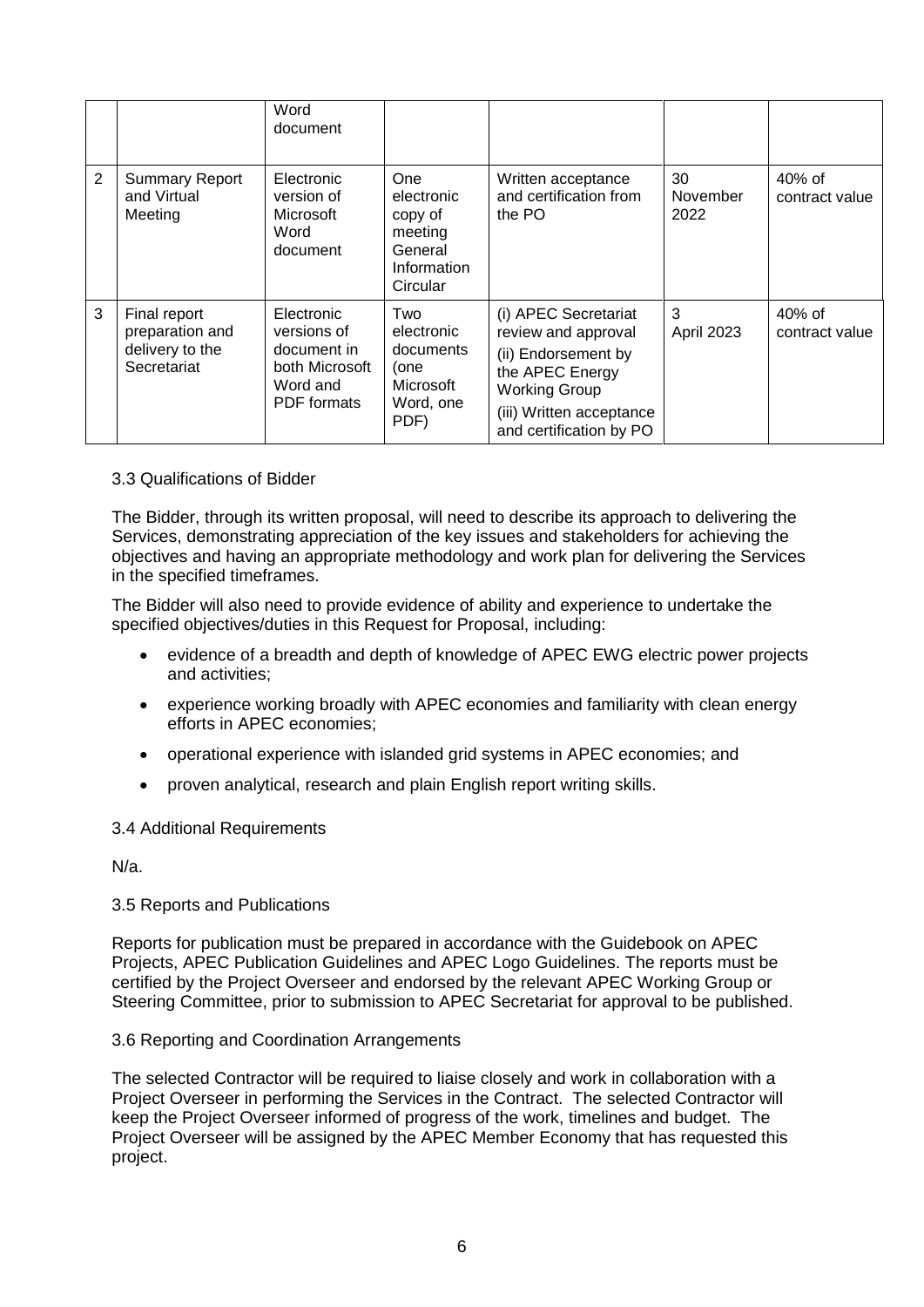## **4. Payment**

4.1 Subject to the satisfactory completion of the Services, the APEC Secretariat shall pay the selected Contractor up to **US\$99,700** (United States Dollars, Ninety-Nine Thousand Seven Hundred Dollars) according to the Milestone Payments Schedule identified above at Clause 3.2. Any payment is inclusive of any Goods and Services Tax (GST) and bank charges levied by the selected Contractor's agent and/or beneficiary banks for remittances made to the selected Contractor's bank account. The Bidder is required to prepare a detailed itemized budget in submitting their proposal, including consultancy fees and administrative support charges, with unit cost and the number of hours/days proposed to be devoted to the project;

4.2 The APEC Secretariat shall make payment on Contractor Fee according to the Milestone Payment Schedule identified above at Clause 3.2 and/or as soon as practicable after approving the Milestone and receiving the appropriate invoices and accompanying supporting documentation (including the certification of the Project Overseer) from the selected Contractor. The selected Contractor must complete the Services by **31 May 2023.**

## **5. Facilities and assistance proposed by the Project Overseer's economy**

The Project Overseer is the USA. The Project Overseer will provide advice and guidance to the Contractor throughout the project, and will promptly certify milestone payment invoices of the contractor once work has been completed satisfactorily,

## **6. Standards and Best Practice**

N/a.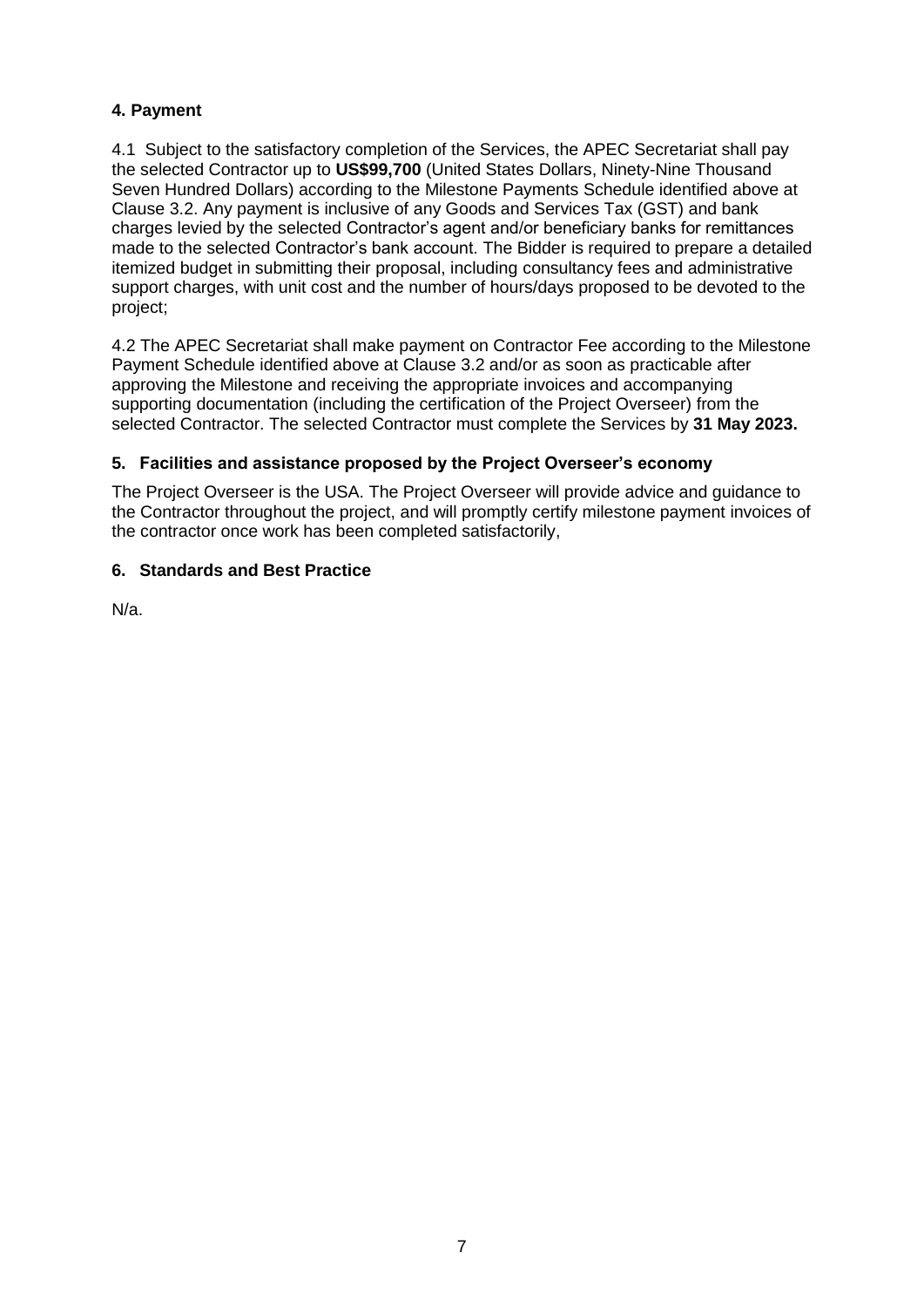## **RFP Schedule 2 – Proposal Template (to insert company logo)**

## Instructions to assist Bidders to complete their proposal have been included as white text on a black background.

Instruction to Bidders:

Ensure your response covers off on the evaluation criteria identified in Schedule 5 - Evaluation Criteria.

Bidder's Details

Full legal name and postal address:

Business registration number (if applicable):

### *Contact Officer*

For all matters relating to this RFP, the Bidder's Contact Officer will be:

Name/position title:

**Telephone** 

Mobile:

Email:

### *Contract Manager*

#### Instruction to Bidders:

Bidders should provide the requested details of the person who is the Bidder's proposed Contract Manager, responsible for general liaison and accepting and issuing any written notices under the contract, if a contract is awarded.

Name/position title:

Telephone:

Mobile:

Email:

Bidder's Proposal

#### Instruction to Bidders:

Bidders should describe how they will meet the requirements set out in Schedule 1. Include Method and Workplan.

#### Proven Capacity

## *Statement of Skills and Experience*

### Instruction to Bidders:

Bidders should provide evidence of their skills and experience in providing the Services. Give evidence of why you/your company/your team members are most capable to deliver the Services. Ensure this responds to the requirements of this project, identified in Schedule 1 "the Services".

## *Specified Personnel*

### Instruction to Bidders:

List who will do what. Attach CVs where appropriate. Note that any fees shown in this table form part of the pricing itemised budget below – they are not additional. If no Specified Personnel insert "No applicable".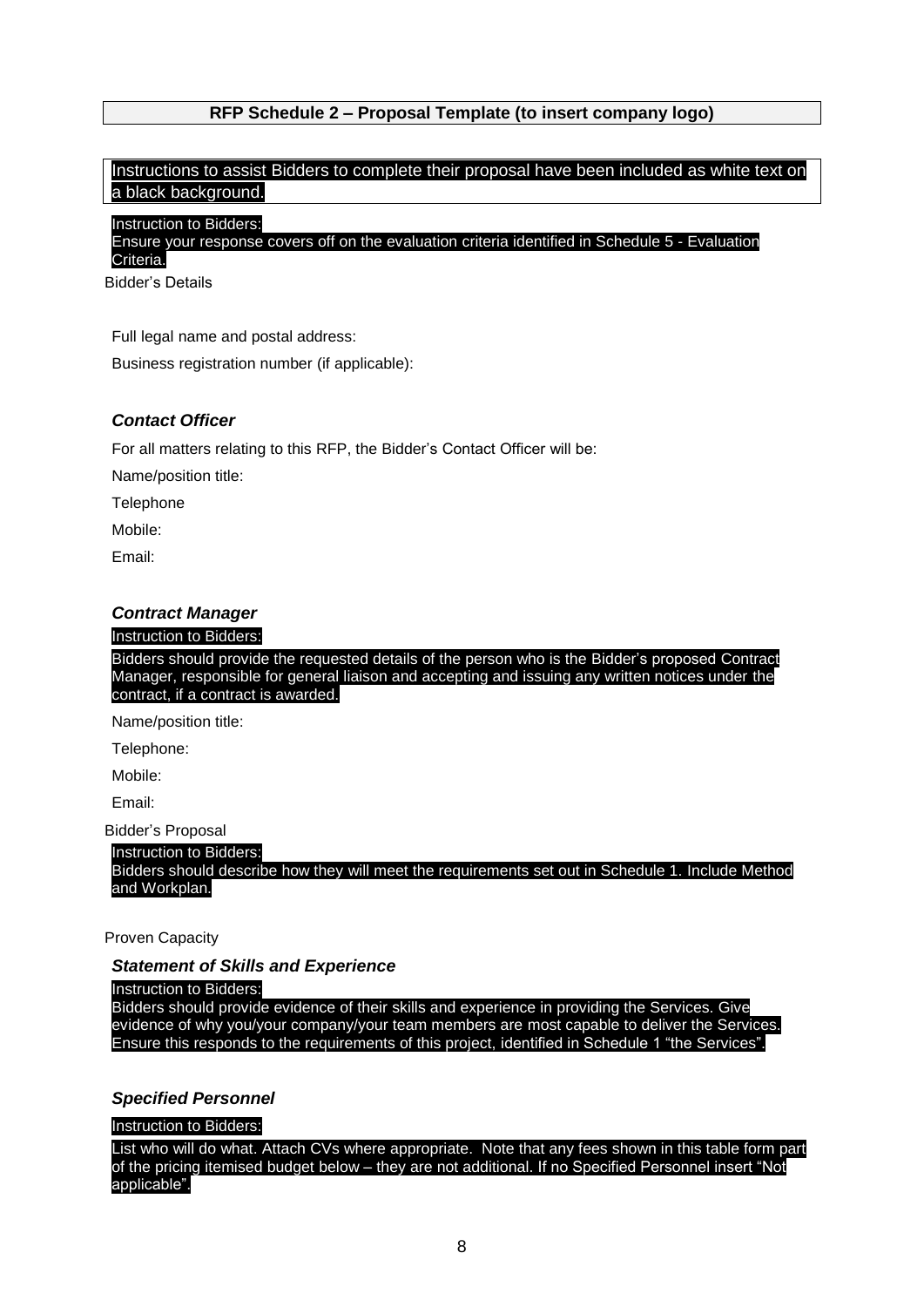| <b>Name</b>              | <b>Position/Role</b> | Rate<br>(\$USD,<br>inclusive of<br>taxes) | Anticipated<br><b>Time</b> | <b>Total for</b><br><b>Person</b> |
|--------------------------|----------------------|-------------------------------------------|----------------------------|-----------------------------------|
|                          |                      |                                           |                            |                                   |
|                          |                      |                                           |                            |                                   |
| Total (inclusive of tax) |                      |                                           | \$USD                      |                                   |

### *Subcontractors*

#### Instruction to Bidders:

Bidders must provide (in the form of the table below) details of any subcontractors that the Bidder proposes to engage to deliver the Services and an explanation for using subcontractors. If no subcontractors will be used insert "Not applicable".

| <b>Proposed</b><br>subcontractor<br>(full legal name) | Scope of services to be<br>subcontracted and technical<br>significance | Fees and<br>associated<br>expenses<br>(inclusive of tax) |
|-------------------------------------------------------|------------------------------------------------------------------------|----------------------------------------------------------|
|                                                       |                                                                        |                                                          |
|                                                       |                                                                        |                                                          |

Pricing

# *1. Itemised budget (all pricing must be inclusive of taxes)*

Instruction to Bidders:

Prepare a detailed itemised budget in your proposal, including specification of:

• Consultancy fees and administrative support charges, with unit cost and the number of hours/days proposed to be devoted to the project;

If there are reimbursable items in your proposal (if stated in the RFP Schedule 1), refer to the Guidebook on APEC Projects that sets out guidelines for reimbursable items.

Conflict of Interest

Instruction to Bidders:

This is a mandatory field, a response is required. If there is no conflict of interest then state that. If a real or perceived conflict of interest exists with the submission of a proposal, or would exist if the Bidder entered into a contract with the APEC Secretariat for the Services in this proposal, full details should be included here. Detail a plan to manage the conflict of interest.

Standards and Best Practice

Instruction to Bidders;

If there was a requirement in Schedule 1, you must respond here.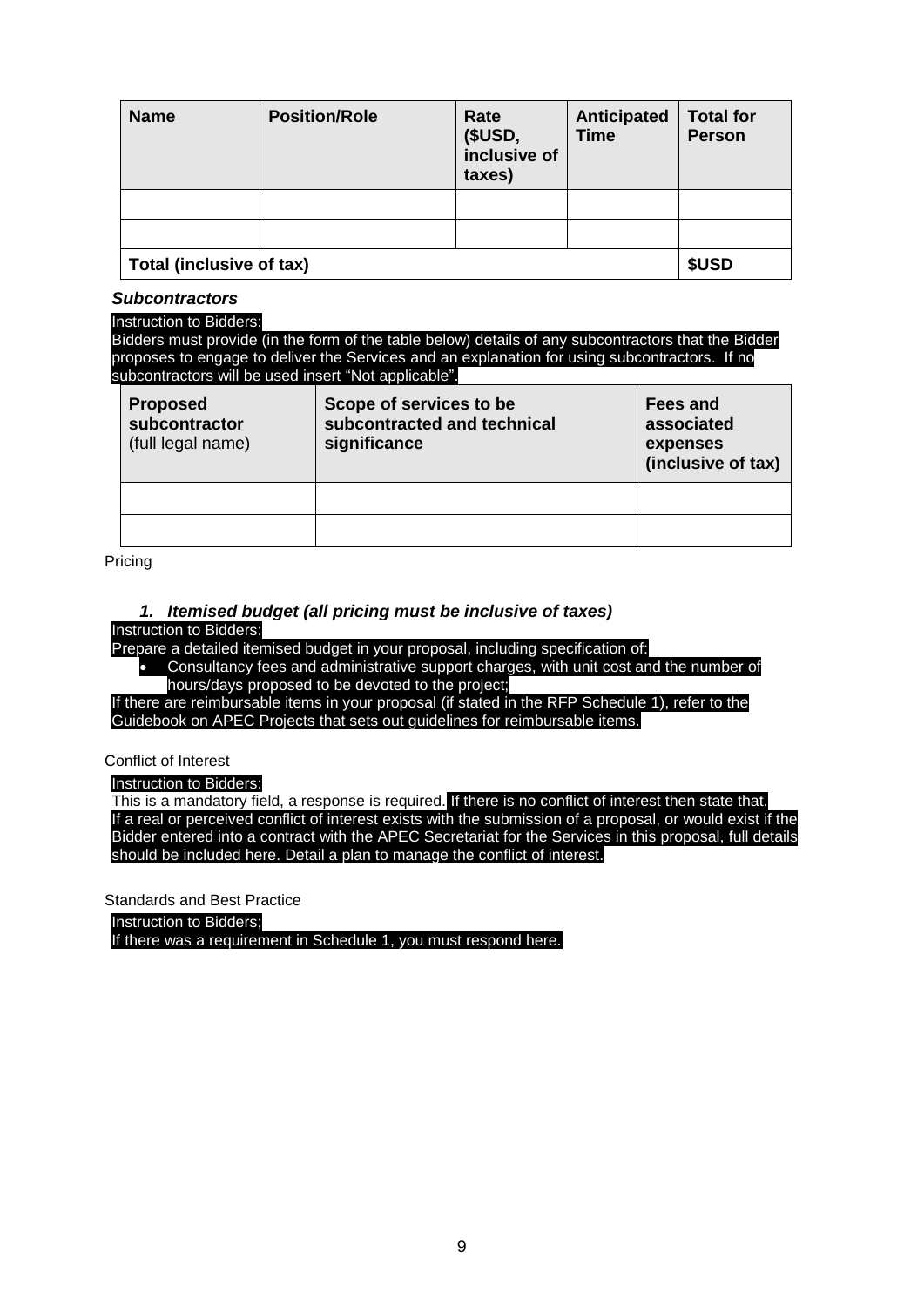### *Bidders must complete and sign a Declaration in the form presented below.*

### **Declaration by Bidder**

The Bidder proposes to provide the Services described in *Schedule 1* to the RFP *(Statement of Requirement)* on the following terms:

- the RFP Schedule 1 Statement of Requirement;
- the proposal is submitted according to Schedule  $2 -$  Proposal Template;
- the RFP Schedule 3 Special Conditions of Proposal;
- the RFP Schedule 4 Standard Conditions of Request for Proposal; and
- the APEC Standard Contract Conditions described at RFP Schedule 6.

These documents collectively comprise the Bidder's "**Proposal**".

### **The Proposal**

The Bidder agrees to enter into a contract to provide the Services in accordance with its Proposal in the form of the *Standard Contract* at Schedule 6 of this RFP which incorporates by reference APEC Terms and Conditions of Contract, and in accordance with APEC Guidelines referenced in RFP Schedule 3.

The Bidder agrees that the APEC Secretariat may accept or decline the Bidder's Proposal at its discretion. No commitment or contract exists until a contract in the form of the *Standard Contract* is executed by both parties.

The Bidder agrees that participation in any stage of the RFP process is at the Bidder's sole risk and cost.

### **Conflict of Interest**

At the time of submitting a proposal, the Bidder agrees there is no conflict of interest (real or perceived) unless specifically and clearly identified in their proposal (see Schedule 2, under heading Additional Information) with a recommended plan to manage the conflict of interest.

The Bidder agrees to notify the APEC Secretariat immediately if an actual or potential conflict of interest arises.

| .                               |                           |
|---------------------------------|---------------------------|
| Signatory's printed name:       | Signatory's signature:    |
|                                 |                           |
| .                               |                           |
| <b>Signatory's Position</b>     | Date                      |
|                                 |                           |
|                                 |                           |
| <b>Signatory's Phone Number</b> | Signatory's Email Address |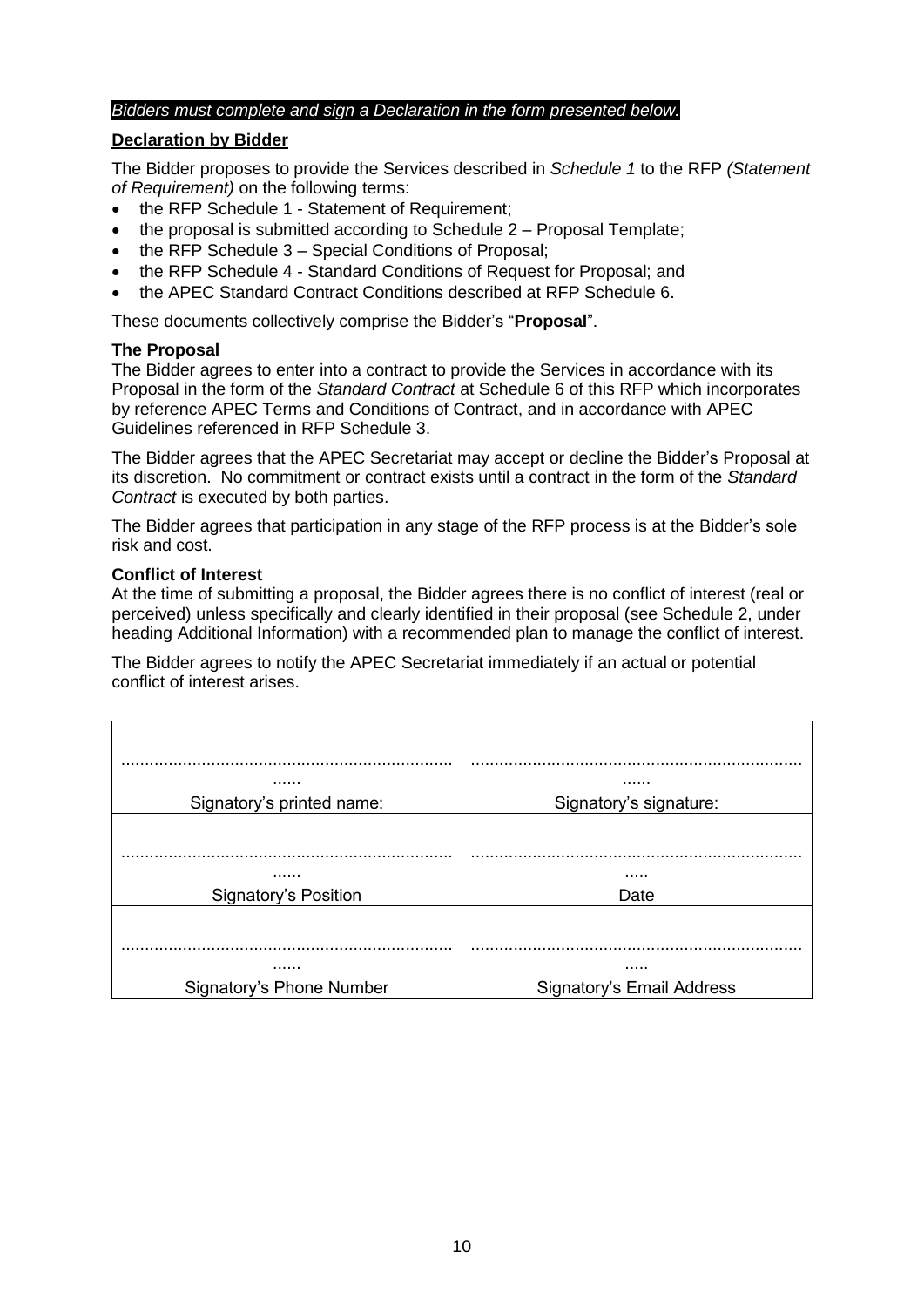### **RFP Schedule 3 – Special Conditions of Proposal**

#### 1. APEC POLICIES

Bidders should familiarise themselves with APEC Policies, Guidebooks and Guidelines as they are all applicable to the management and delivery of APEC projects:

- (a) Guidebook on APEC Projects;
- (b) APEC Logo Guidelines; and
- (c) APEC Publications Guidelines.

These Policies describe APEC's approach to contracting activities, expectations of team members and contractors, and state specific requirements for use of APEC logo, branding and APEC nomenclature and other publishing requirements. Bidders are encouraged to access and inform themselves of this set of guidelines which are available on APEC's internet site at <http://www.apec.org/en/About-Us/About-APEC/Policies-and-Procedures.aspx>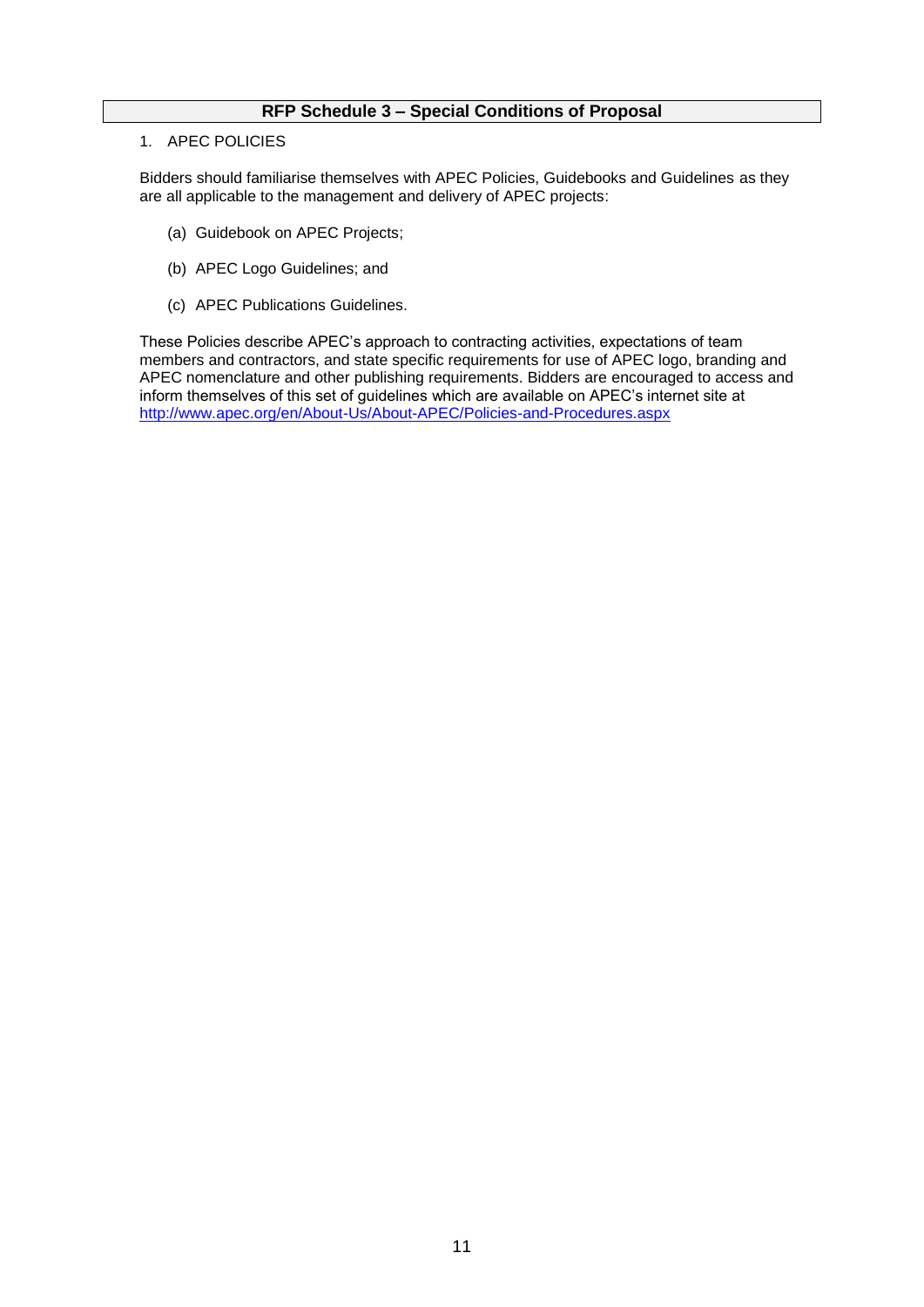### **RFP Schedule 4 – Standard Conditions of Request for Proposal**

### 1. GENERAL

Bidders should submit proposals in the format provided at RFP Schedule 2 – Proposal Template, in response to the requirements stated in RFP Schedule 1. Proposals must be provided in English and with prices quoted in United States of America Dollars.

### 2. APEC SECRETARIAT'S RIGHT TO DECLINE

The APEC Secretariat, at its discretion, may discontinue the RFP; decline to accept any proposal; decline to issue any contract; or satisfy its requirement separately from the RFP process.

### 3. CHANGES TO REQUEST FOR PROPOSALS

The APEC Secretariat may, at its discretion, vary the Request for Proposals before the Closing Time. Changes will be posted on the APEC website as a Revision, beside the original RFP. The Bidder is encouraged to regularly monitor the APEC website to ensure they access any Revisions that may be released.

#### 4. CONTRACT

If the Proposal of the Bidder is accepted by the APEC Secretariat, the Bidder shall execute a contract in a standard form ("the Contract") within the time period specified by the APEC Secretariat. See Standard Contract Conditions at RFP Schedule 6, which will form part of the Contract.

#### 5. LODGEMENT

- 5.1 All documentation submitted as part of the Proposal must be in English.
- 5.2 Bidders are required to include all information specified in this RFP in their Proposal. Bidders accept that their failure to provide all information required, in the format specified may result in their Proposal being considered as a non-conforming Proposal and liable to rejection.
- 6. EVALUATION OF PROPOSALS
- 6.1 The evaluation panel will evaluate proposals to determine best value for money outcome. The panel will consist of members appointed at the APEC Secretariat's discretion.
- 6.2 The criteria for evaluation will be assessed according to the criteria outlined at Schedule 5 Evaluation Criteria.

#### 7. FINANCIAL INFORMATION

7.1 If requested by APEC Secretariat, the Bidder must be able to demonstrate its financial stability and its ability to remain viable as a provider of the Services over the term of any agreement.

### 8. REFERENCES

As part of the evaluation of proposal process, the APEC Secretariat, at its discretion, may request from the Bidder information on past projects/experience claimed in the Bidder's proposal, including contact details for referees.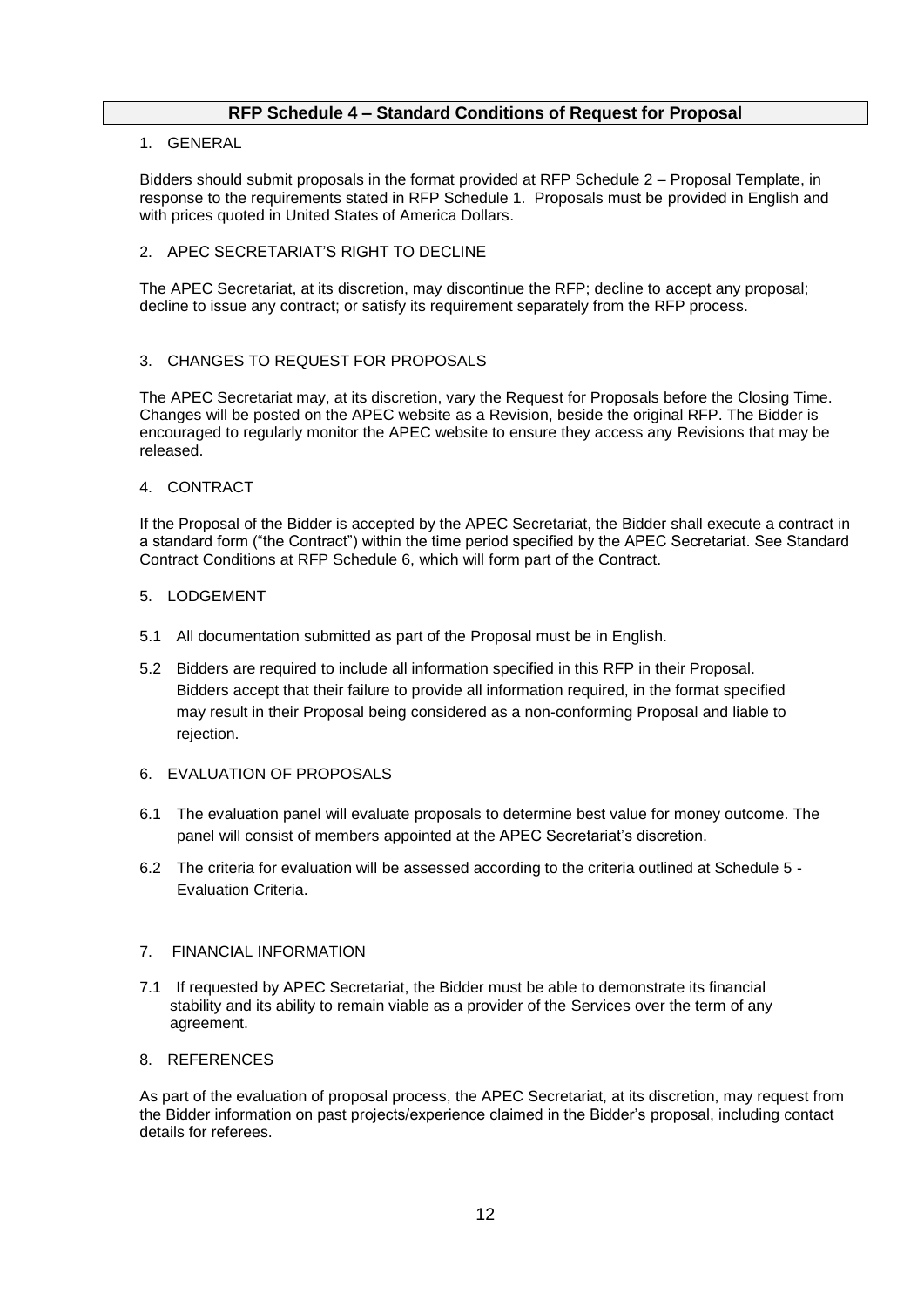#### 9. NO CONTRACT OR UNDERTAKING

Nothing in this RFP will be construed to create any binding contract (express or implied) between APEC Secretariat and any Bidder until a written Contract, if any, is entered into by the parties.

### 10. BIDDERS ACKNOWLEDGEMENT

- 10.1.1 The Bidder acknowledges by lodging a Proposal that it accepts the terms of this RFP Standard Conditions of Request for Proposal, the Special Conditions of Proposal and the APEC Standard Contract Conditions.
- 10.1.2 A Proposal is submitted on the basis that the Bidder:
	- (a) has examined this RFP and any other documents referenced or referred to herein, and any other information made available in writing by APEC Secretariat to Bidders for the purposes of submitting a Proposal; and
	- (b) has sought and examined all necessary information which is obtainable by making reasonable enquiries relevant to the risks, contingencies and other circumstances having effect on its Proposal.

### 11. CONFLICT OF INTEREST

- 11.1 Conflict of interest can be defined as any situation in which an individual or organisation is in a position to exploit his/her professional or official capacity in some way for personal or corporate benefit.
- 11.2 Bidders must identify in their Declaration by Bidder:
	- (a) any actual or potential conflict of interest; and
	- (b) the procedures they intend to implement for dealing with, any actual or potential conflicts of interest,

 which may arise in connection with the submission of their Proposal or the conduct of the Services in a Contract, as described in this RFP. Bidders should include details of any known circumstances that may give rise to either an actual or potential conflict of interest in relation to the project.

- 11.3 Bidders must notify the APEC Secretariat immediately if any actual, potential or perceived conflict of interest arises after submission of a proposal (a perceived conflict of interest is one in which a reasonable person would think that the person's judgement and/or actions are likely to be compromised).
- 11.4 If any actual or potential conflicts of interest arise for a Bidder, the APEC Secretariat may:
	- (a) enter into discussions to seek to resolve such conflict of interest;
	- (b) disregard the Proposal submitted by such a Bidder; or
	- (c) take any other action that APEC considers appropriate.

#### 12. INSURANCE

The Bidder must ensure that it and its subcontractors maintain insurance policies relevant to the delivery of Services identified in this RFP, in the event that the Bidder is awarded the contract.

#### 13. CLARIFICATION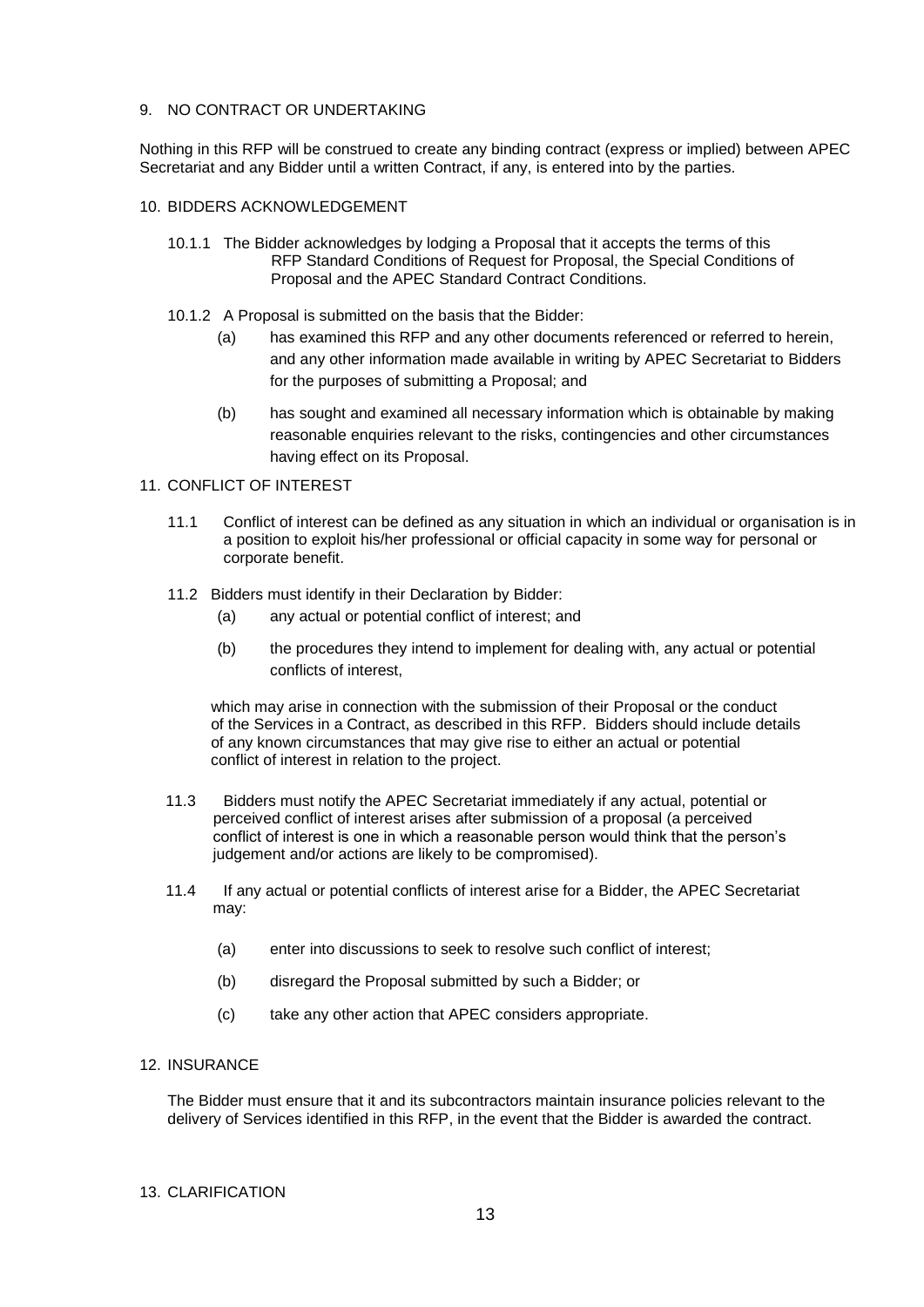APEC reserves the right to seek clarification or additional information from any Bidder related to their proposal.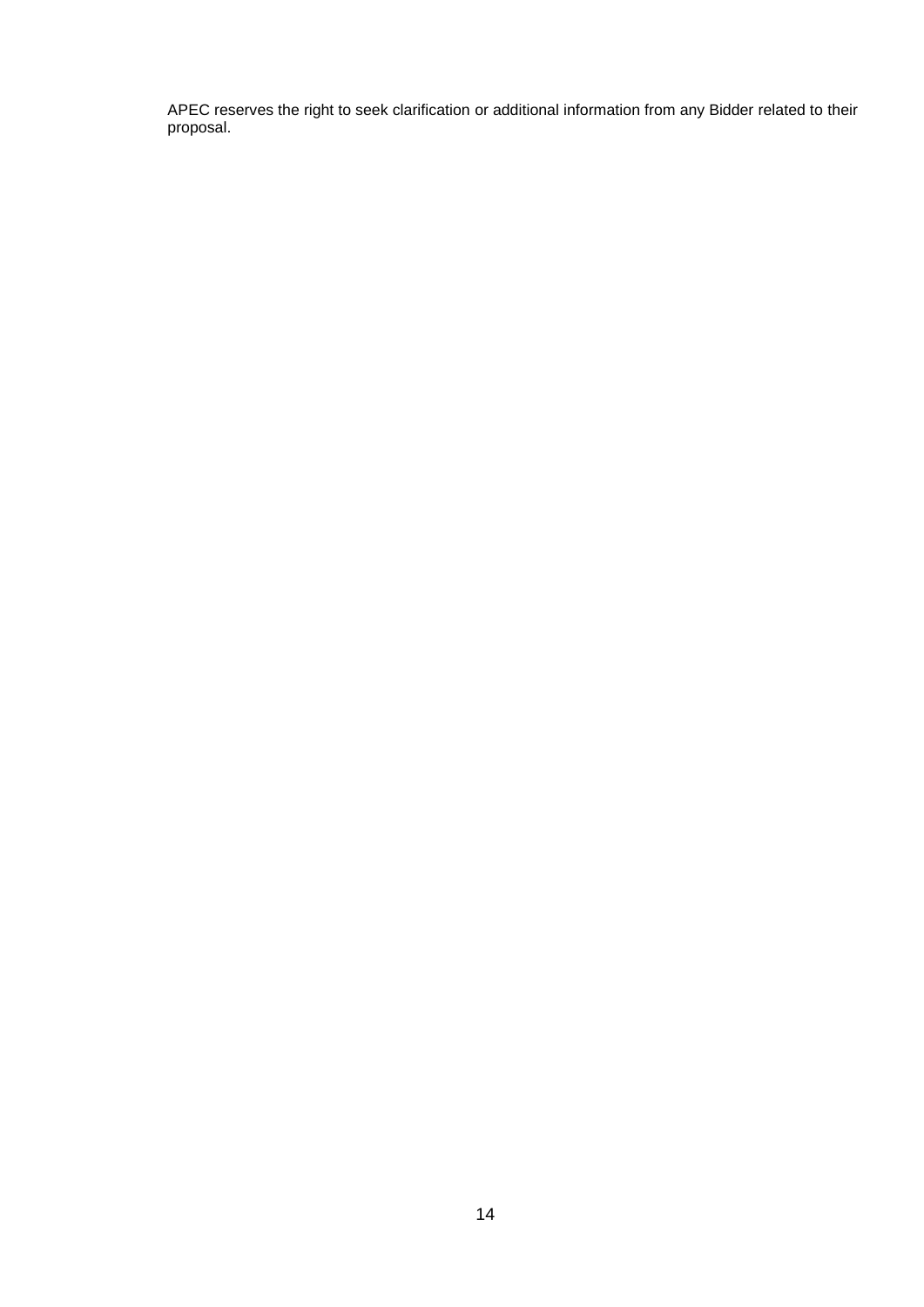## **RFP Schedule 5 – Evaluation Criteria**

## **EVALUATION CRITERIA**

1. A successful bidder will be judged on the following evaluation criteria:

## (a) **THE ORGANISATION:**

*Demonstrated ability to provide adequate management and support to deliver the Services. Personnel nominated to provide the services have strong familiarity and experience with APEC electric power projects and activities and knowledge of best practices from outside APEC to lend to the analysis.*

### (b) **APPROACH TO THE SERVICES:**

*Demonstrated appreciation of the key issues and risks to achieve the objectives as outlined in the RFP.* 

*Appropriate methodology and work plan to fulfil the objectives of the Services in the specified timeframes.* 

## (c) **ANALYTICAL AND RESEARCH SKILLS:**

*Proven analytical and research skills on similar past projects*

## (d) **EXPERIENCE WITH APEC ECONOMIES**

*Demonstrated experience working broadly with all APEC economies and familiarity with electric power development and islanded power grids in APEC economies.*

## (e) **PROPOSAL COST:**

*Appropriate qualifications, experience and skills of personnel and team balance to implement the Services with a reasonable budget.*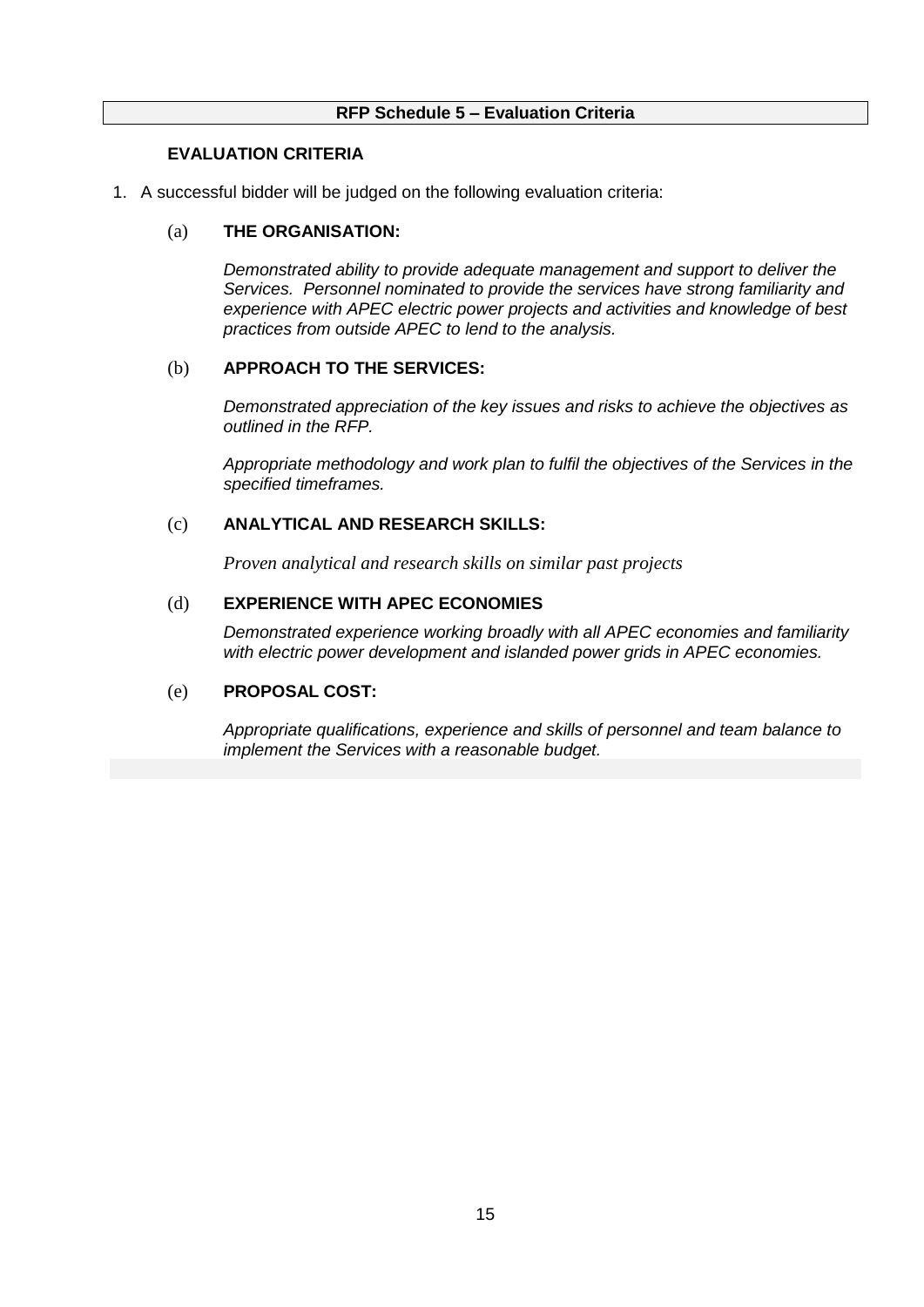## **RFP Schedule 6 – APEC Standard Contract Conditions**

## THE APEC SECRETARIAT AND THE CONTRACTOR AGREE TO THE FOLLOWING:

### 3. PARTIES & ENGAGEMENT

- 3.1 The Parties to this Contract are the APEC Secretariat and the Contractor.
- 3.2 APEC Secretariat appoints the Contractor, and the Contractor accepts such appointment, to provide the Services during the term of this Contract, subject to the terms and conditions of this Contract.
- 3.3 This Contract is effective from the date of this Contract and shall continue in force thereafter until expiration, subject to earlier termination in accordance with this Contract.
- 3.4 The Contractor shall not be entitled to delegate or sub-contract any of its duties or obligations under this Contract to any person without the prior written consent of the APEC Secretariat.
- 3.5 The Contractor shall perform its obligations with reasonable care and skill. Whilst the Contractor's method of work is its own, the Contractor shall be responsible to the APEC Secretariat for the performance of the Services and shall comply with the APEC Secretariat's reasonable requests as to the effective performance of the Services.

### 4. INVOICES

- 4.1 Upon completion of a Milestone in accordance with the terms and conditions of this Contract, the Contractor shall submit invoices certified by its director to the APEC Secretariat to claim payment in respect of that Milestone and any approved Reimbursable Cost items as identified at Clause 2 in the Special Conditions. Original or electronic copies of the invoices may be submitted. The invoices must be accompanied by all supporting documentation as set forth in the Guidebook on APEC Projects as may be varied from time to time, or such other documents reasonably requested by APEC Secretariat.
- 4.2 Invoices shall include the following information:
	- 4.2.1 full name and number of project;
	- 4.2.2 name of Contractor;
	- 4.2.3 invoice date and invoice number;
	- 4.2.4 description of Milestone and the Services and any other ancillary services relating thereto provided to APEC Secretariat and the dates of completion and delivery of such Milestone;
	- 4.2.5 description of each item of Reimbursable Costs in compliance with Clause [4.3](#page-16-0) below;
	- 4.2.6 charges and payments for previous invoices;
	- 4.2.7 charges for billing period;
	- 4.2.8 detailed banking instruction which includes the bank name, branch name, bank SWIFT code, account holder's name and number;
	- 4.2.9 billing by company/organisation rather than individual requires the official letter head of the company/organisation;
	- 4.2.10 a signed statement by the Contractor that the Services have been performed in accordance with the terms and conditions of this Contract, and the fees and costs being billed are true and correct and have not been previously paid; and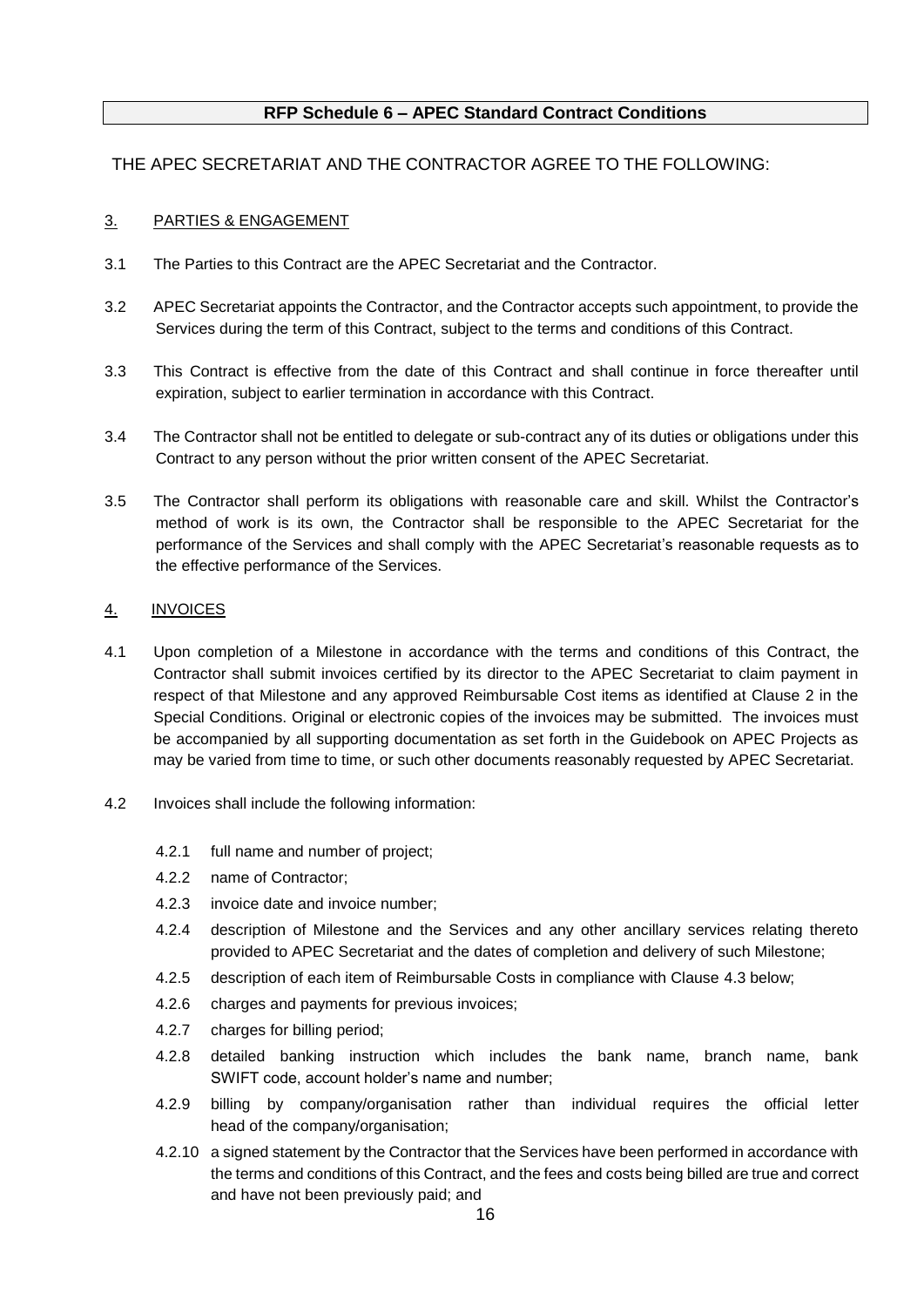- 4.2.11 the invoice should be accompanied by an endorsement by the Project Overseer that the Services have been satisfactorily completed.
- <span id="page-16-0"></span>4.3 Requirements for seeking reimbursement of any approved Reimbursable Costs identified at Clause 2 in Special Conditions include:
	- 4.3.1 providing the APEC Secretariat with airfare invoice and e-ticket receipt, and all other supporting documents and invoices.
	- 4.3.2 Per Diems do not need to be acquitted, however the Contractor shall only claim per diem in accordance with the rules set out in the Guidebook on APEC Projects, and the claim must be accompanied by written confirmation from the Project Overseer. To claim reimbursement for workshop expert's or participant's travel and per diem, confirmation that each claimant attended the event each day and is therefore eligible for daily per diem is required. An attendance sheet signed by each claimant is recommended.

### 5 APEC SPECIFIC POLICIES AND PROCEDURES

5.1 The Contractor shall and hereby agree to complete the Services in accordance with the terms and conditions of this Contract and the requirements set out in the APEC Publication Guidelines, APEC Branding Manual and the Guidebook on APEC Projects, as found in the Policies and Procedures section on the APEC website.

### 6 EXAMINATION OF RECORDS

- 6.1 Upon request, the Contractor shall provide the APEC Secretariat or its designated entities/persons with full access to and copies of any materials (in any form or medium) relevant to the Contract, including (but not limiting to) the following:
	- 6.1.1 electronic documents and data;
	- 6.1.2 financial books, records and accounts;
	- 6.1.3 documents;
	- 6.1.4 papers; and
	- 6.1.5 other information and records in any medium which document transactions related to the Contract.
- 6.2 The Contractor's obligation to provide access and copies of the materials commences from the date on which the Contract is made and continues for a period of three (3) years following the completion of the Services or the termination of this Contract, as the case may be.

### 7 ASSIGNMENT

- 7.1 The Contract is intended to cover a relationship between the Parties only. The Contractor shall not assign, delegate, sub-contract, mortgage, charge or otherwise transfer the Contract or any interest or benefit arising out of, or in connection with, the Contract to a third party without the prior written approval of the APEC Secretariat.
- <span id="page-16-1"></span>8 CHANGES TO CONTRACT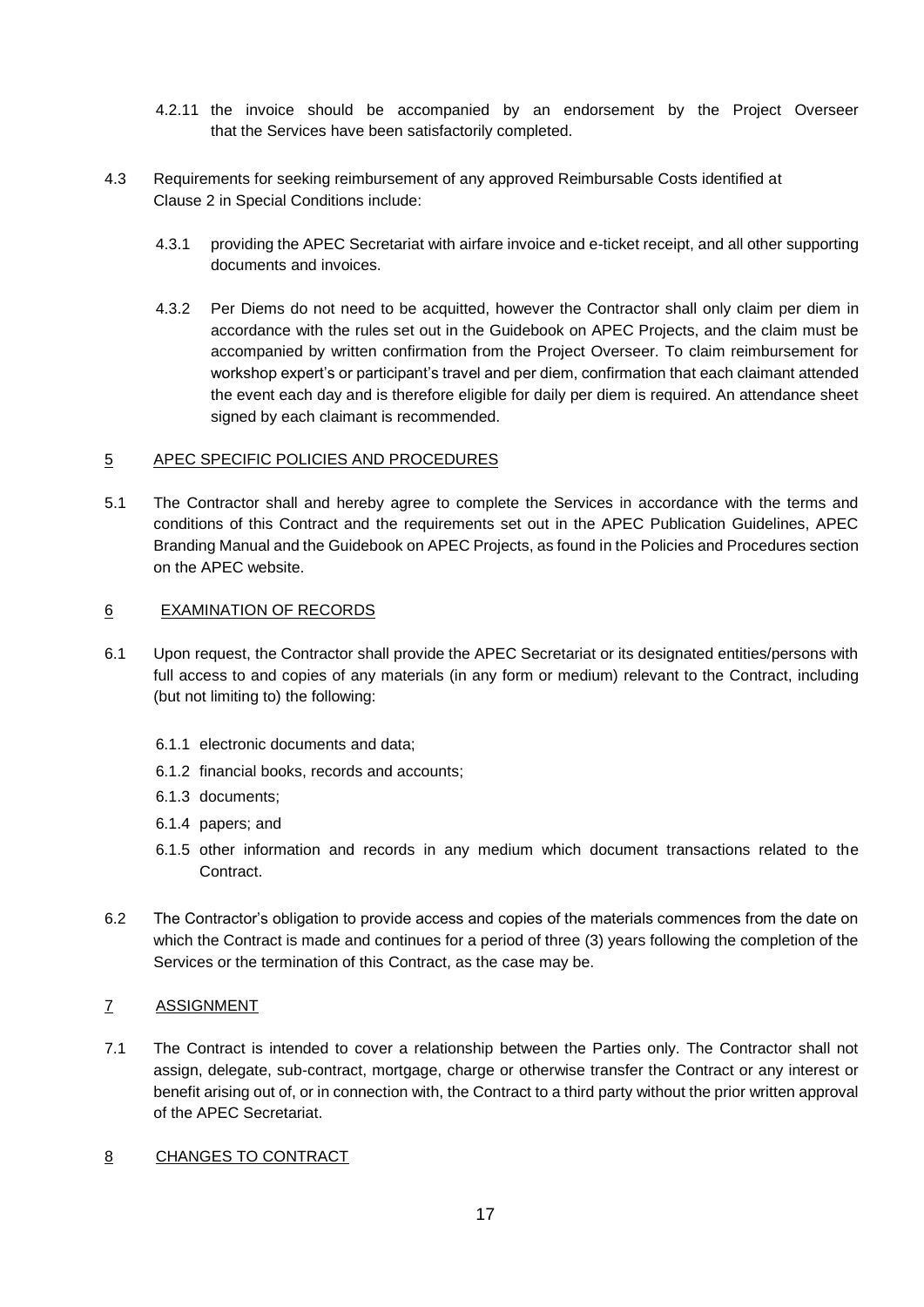8.1 The APEC Secretariat and the Contractor may change the terms of the Contract by written agreement signed by both Parties.

### <span id="page-17-0"></span>9 CONTRACTOR LIABILITY FOR PERSONAL INJURY AND/OR PROPERTY DAMAGE

- 9.1 If the Contractor, its employees, agents or contractors directly or indirectly causes any injury or damage to any person or property during the performance of the Contract, the Contractor will bear all liability. If a person makes a claim against the APEC Secretariat and/or its members, officers, employees, agents and contractors ("**Indemnified Group**") (whether during or after the completion and/or termination of the Contract) for any injury or damage to any person or property directly or indirectly caused by the Contractor, its employees, agents or contractors during the performance of the Contract, the Contractor shall fully indemnify, defend and hold harmless the Indemnified Group from and against any and all Losses, whether criminal or civil or otherwise, suffered or incurred by the Indemnified Group in connection therewith and reimburse the Indemnified Group for any costs or expenses they have incurred in connection therewith (including actual legal costs on a full indemnity basis) whether during or after the completion and/or termination of the Contract.
- 9.2 The Contractor shall fully indemnify, defend and hold harmless the Indemnified Group from and against any and all Losses, suffered or incurred by any of them as a result of or in connection with a claim asserted by any person to the extent arising from or as a result of:
	- 9.2.1 the Contractor's breach of this Contract or violation of any applicable law;
	- 9.2.2 the Contractor's wilful default, gross negligence, fraud or dishonesty in relation to: (i) its obligations under this Contract or (ii) the Services provided hereunder;
	- 9.2.3 infringement or misappropriation of a third party's Intellectual Property Rights in connection with any Services delivered under this Contract or any Work utilized by the APEC Secretariat, its licensees or assigns, as determined by a Court order, an arbitration award, or by the Contractor's own admission; or
	- 9.2.4 any allegation that Intellectual Property Rights utilized by the Contractor in connection with this Contract infringes or misappropriates a third party's Intellectual Property Rights.
- 9.3 For the purpose of this Clause [0:](#page-17-0)
	- 9.3.1 "**claim**" shall mean all demands, proceedings, claims and liabilities (whether criminal or civil, in contract, tort or otherwise) for losses, damages, legal costs and other expenses of any nature whatsoever and all costs and expenses (including without limitation legal costs) incurred in connection therewith; and
	- 9.3.2 "**Loss**" or "**Losses**" means any loss, liability, obligation, cost, damage, royalty, deficiency, action, judgment, interest, penalty, tax, fine, cost, or expense of whatever kind, including all reasonable attorneys' fees in connection with the foregoing, and the cost of enforcing any rights hereunder and the cost of pursuing any insurance providers.

### 10 DEFAULT

- 10.1 A Default is anything the APEC Secretariat considers to be a significant breach of the Contract, including:
	- 10.1.1 failure to perform an obligation under the Contract within the agreed time; or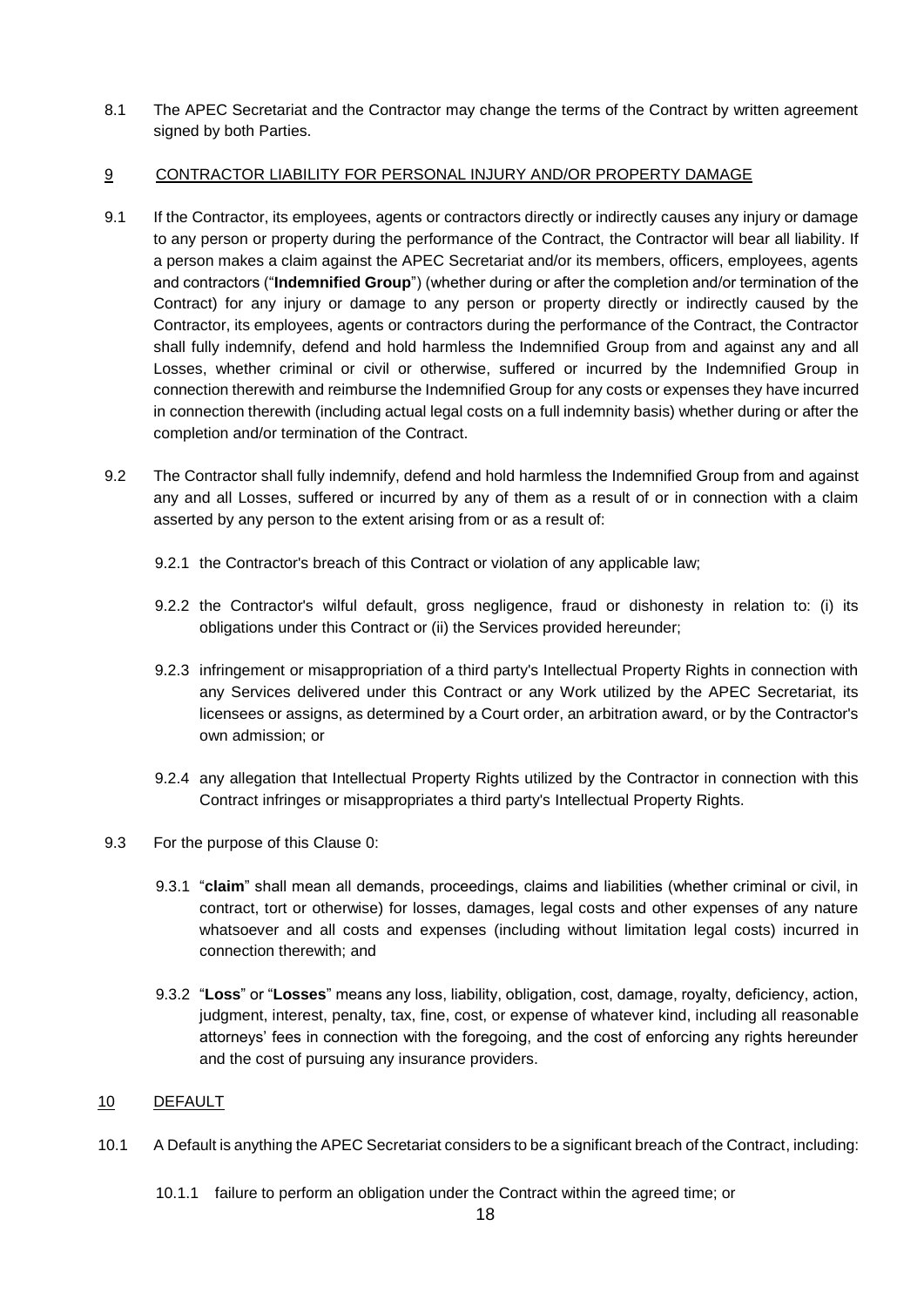- 10.1.2 failure to deliver outputs of satisfactory capability, quality or reliability.
- 10.2 In the event of a Default by the Contractor, the APEC Secretariat shall write to the Contractor setting out the Default and the time by when the Contractor must fix it. If the Contractor fails to fix the Default within the time specified, the APEC Secretariat may immediately terminate the Contract by issuing a written Notice of Termination to the Contractor.
- 10.3 Termination under this clause does not affect the rights and/or remedies either party may have accumulated up to the date of termination including the rights and/or remedies the APEC Secretariat may have in relation to the Default.

### 11 RIGHTS IN DATA

- 11.1 If intellectual property or confidential information is required to enable the Contractor to provide the Services, the Contractor shall be solely responsible for obtaining approvals for the use of any intellectual property and/or confidential information that belongs to anyone else (i.e. third parties).
- <span id="page-18-0"></span>11.2 The APEC Secretariat shall own all intellectual property and confidential information that it creates in relation to the Services. The APEC Secretariat shall own all intellectual property and confidential information that the Contractor creates as a result of performing the Services. In particular, the APEC Secretariat shall own the following:
	- 11.2.1 all data resulting from performance of the Contract, regardless of its form, format, or media;
	- 11.2.2 all data (other than that owned by third parties) used in performing the Contract regardless of its form, format, or media;
	- 11.2.3 all data delivered under the Contract making up manuals or instructional and training materials;
	- 11.2.4 all processes provided for use under the Contract; and
	- 11.2.5 all any other data delivered under the Contract.
- 11.3 If the Contractor wishes to use the intellectual property and/or confidential information (mentioned in Clause [0](#page-18-0) above) for purposes that are not in relation to the performance of the Services, it must obtain prior written consent from the APEC Secretariat.
- 11.4 The Contractor consents to the APEC Secretariat's use of the Contractor's own intellectual property and/or confidential information if the APEC Secretariat requires the Contractor's own intellectual property and/or confidential information to use the Services.
- 11.5 The Contractor shall protect all intellectual property and/or confidential information belonging to the APEC Secretariat vigorously to the extent permissible by law. If the Contractor has a reasonable suspicion that there has been any event that infringes the rights of the APEC Secretariat in relation to its intellectual property and/or confidential information, it will inform the APEC Secretariat immediately in writing.
- <span id="page-18-1"></span>12 DATA PROTECTION
- 12.1 In this clause:
	- 12.1.1 "**APEC Personal Data**" means any personal data made available by or collected from the APEC Secretariat in connection with the performance of this Contract; and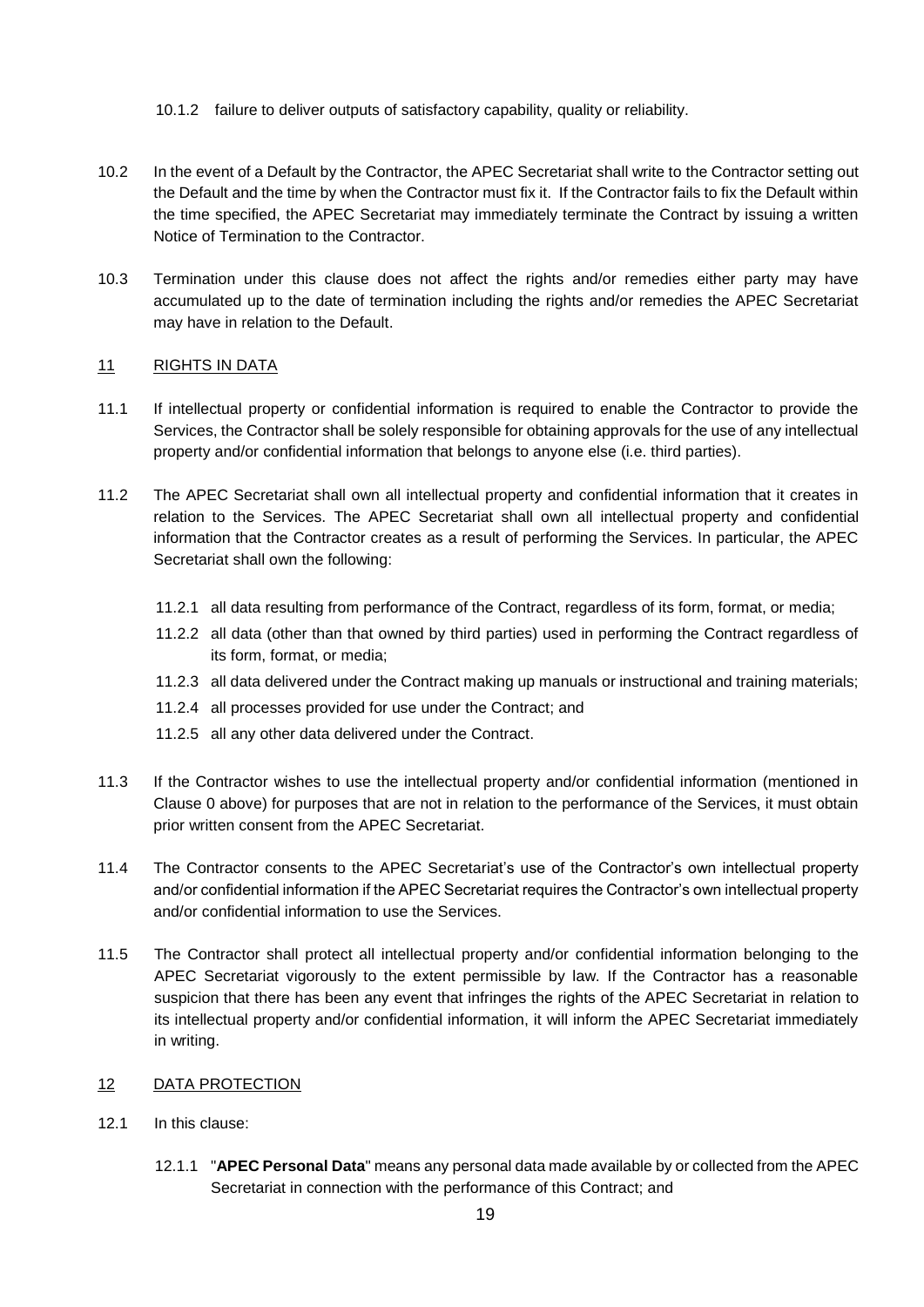- 12.1.2 "**Data Protection Legislation**" means all laws and regulations that are applicable to the collection, use, processing or disclosure of the APEC Personal Data, which may include, but is not limited to, the Personal Data Protection Act 2012.
- 12.2 The Contractor shall comply, at its own cost, with all Data Protection Legislation in connection with its performance of this Contract.
- 12.3 Without affecting the generality of the foregoing:
	- 12.3.1 The Contractor shall only process, use or disclose the APEC Personal Data: (a) for the purposes of fulfilling its obligations and providing the Services; (b) with the APEC Secretariat's prior written instructions; or (c) when required by law or an order of court but shall notify the APEC Secretariat as soon as practicable before complying with such law or order of court, if such notice is permitted by law, at its own cost.
	- 12.3.2 The Contractor acknowledges that the APEC Personal Data, whether tangible or intangible (of whatever type or description, and whether or not capable of being reduced to a written form) shall remain confidential, proprietary and/or a trade secret of the APEC Secretariat, and no license or other rights, except in accordance with this Contract, are granted or implied hereby.
	- 12.3.3 The Contractor shall not, without the APEC Secretariat's prior written consent, transfer the APEC Personal Data to a location outside of the economy or territory where it was received by the Contractor, or remotely access the APEC Personal Data from any economy or territory other than where it was received by the Contractor. If the APEC Secretariat provides such instructions, the Contractor shall provide a written undertaking to the APEC Secretariat that the transferred APEC Personal Data will be protected to a standard that is comparable to that under this Contract. The Parties shall cooperate in good faith to enter into any additional agreement necessary to ensure compliance with Data Protection Legislation with regard to any international transfers of the APEC Personal Data.
	- 12.3.4 The Contractor shall protect the APEC Personal Data in its control or possession by implementing reasonable and appropriate technical, organizational and security arrangements.
	- 12.3.5 The Contractor shall provide the APEC Secretariat with a copy of the APEC Personal Data that the Contractor has in its possession or control, as soon as practicable upon the APEC Secretariat's written request.
	- 12.3.6 Except as required or permitted by applicable law, the Contractor shall not retain the APEC Personal Data for any period of time longer than is necessary to provide the Services. Unless retention of the APEC Personal Data is required or permitted by applicable law, upon the APEC Secretariat's request or the termination of this Contract (as the case may be), the Contract shall at the APEC Secretariat's election: (a) return all APEC Personal Data to the APEC Secretariat; or (b) delete all APEC Personal Data in its possession or control; and after returning or deleting such APEC Personal Data, provide the APEC Secretariat with written confirmation that it no longer possess or controls any APEC Personal Data. Where applicable, the Contractor shall also instruct all Sub-processors (as defined below) to whom it has disclosed the APEC Personal Data to, at the APEC Secretariat's election, return to the APEC Secretariat or delete, such APEC Personal Data.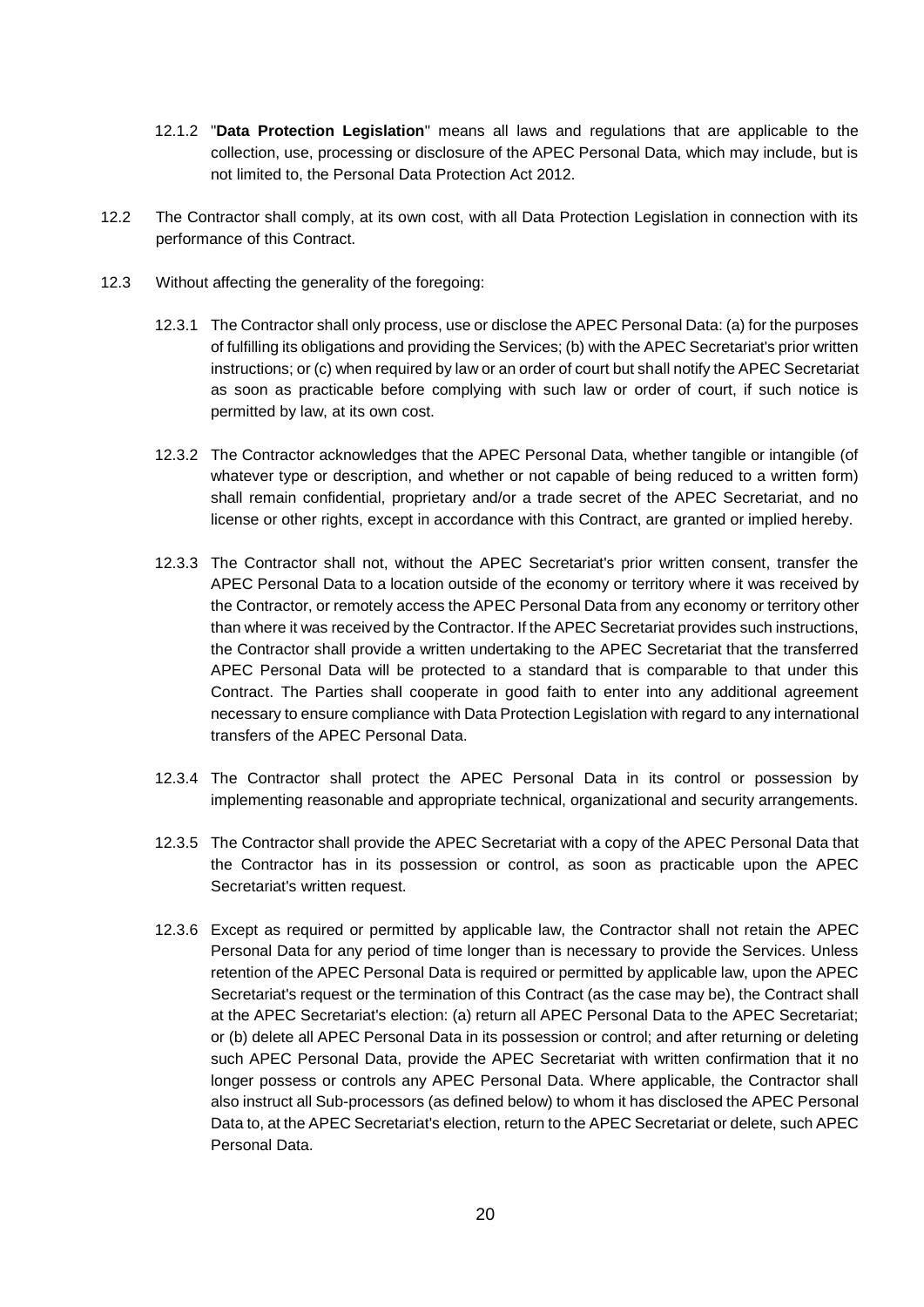- 12.3.7 The Contractor shall promptly notify the APEC Secretariat when the Contractor becomes aware of any breach of its obligations under this Claus[e 12,](#page-18-1) including any breach of the Data Protection Legislation ("**Breach**"), which could affect the confidentiality, integrity or availability of the APEC Personal Data, but in no event later than 48 hours of becoming aware of such Breach. The Contractor shall promptly take all reasonable steps, in consultation with the APEC Secretariat, to rectify, prevent or stop, and mitigate the consequences of such Breach.
- 12.4 The Contractor represents and warrants that it will not engage third parties for the processing of the APEC Personal Data ("**Sub-processors**") without prior specific or general written authorization of the APEC Secretariat. The APEC Secretariat will have the right to object to any engagement of Subprocessors at the APEC Secretariat's sole discretion, for any or no reason. The Contractor further represents and warrants that it will only enter into written contracts with approved Sub-processors who guarantee at least a level of data protection and information security as provided herein, and the Contractor will remain fully liable to the APEC Secretariat for any Sub-processor's failure or omission to comply with such data protection obligations.

### 13 CONFLICT OF INTEREST

- <span id="page-20-0"></span>13.1 The Contractor warrants, agrees and undertakes with the APEC Secretariat that neither the Contractor nor its employees, servants and/or agents has any arrangement, employment, interest, activity, or relationship with another person that could impair the Contractor's ability to act impartially and effectively in the delivery of the Services as required by this Contract.
- <span id="page-20-1"></span>13.2 The Contractor shall exercise its responsibility in the best interests of the APEC Secretariat and shall not engage in any activities that would place the Contractor in a conflict of interest with the APEC Secretariat nor conflict with any responsibilities or duties owed by the Contractor to the APEC Secretariat pursuant to this Contract.
- 13.3 If the Contractor becomes aware of any actual or potential conflict of interest as defined in Claus[e 0](#page-20-0) and [13.2](#page-20-1) above, the Contractor shall immediately notify the APEC Secretariat in writing of (i) any such actual or potential conflict of interest and (ii) the procedures it intends to implement to resolve any such actual or potential conflict of interest.
- 13.4 The APEC Secretariat may suspend the Services, terminate the Contract or take any other actions that the APEC Secretariat considers as appropriate in its sole discretion, if any actual or potential conflict of interest arises. If the APEC Secretariat directs the Contractor to take action(s) to resolve that conflict, the Contractor shall comply with any such direction(s) within reasonable time.

## <span id="page-20-3"></span>14 CONFIDENTIALITY

- <span id="page-20-2"></span>14.1 The Contractor shall keep all Confidential Information in strict confidence and shall not, either during the term of the Contract or after the termination of the Contract for any reason (i) disclose or permit to be disclosed any Confidential Information to any third party, or (ii) make use of or permit to be made use of, any Confidential Information whether such information was received during the period of this Contract or otherwise, without the prior written consent of the APEC Secretariat, except for disclosure to Contractor's boards of directors, shareholders, employees and attorneys, in each case on a need-toknow basis provided always that the Contractor shall use its best endeavours to procure that each of such receiving person adheres to the confidentiality obligations contemplated herein as if that person were a party to this Contract.
- 14.2 The Contractor's obligations in Clause [14.1](#page-20-2) shall not apply to any information which: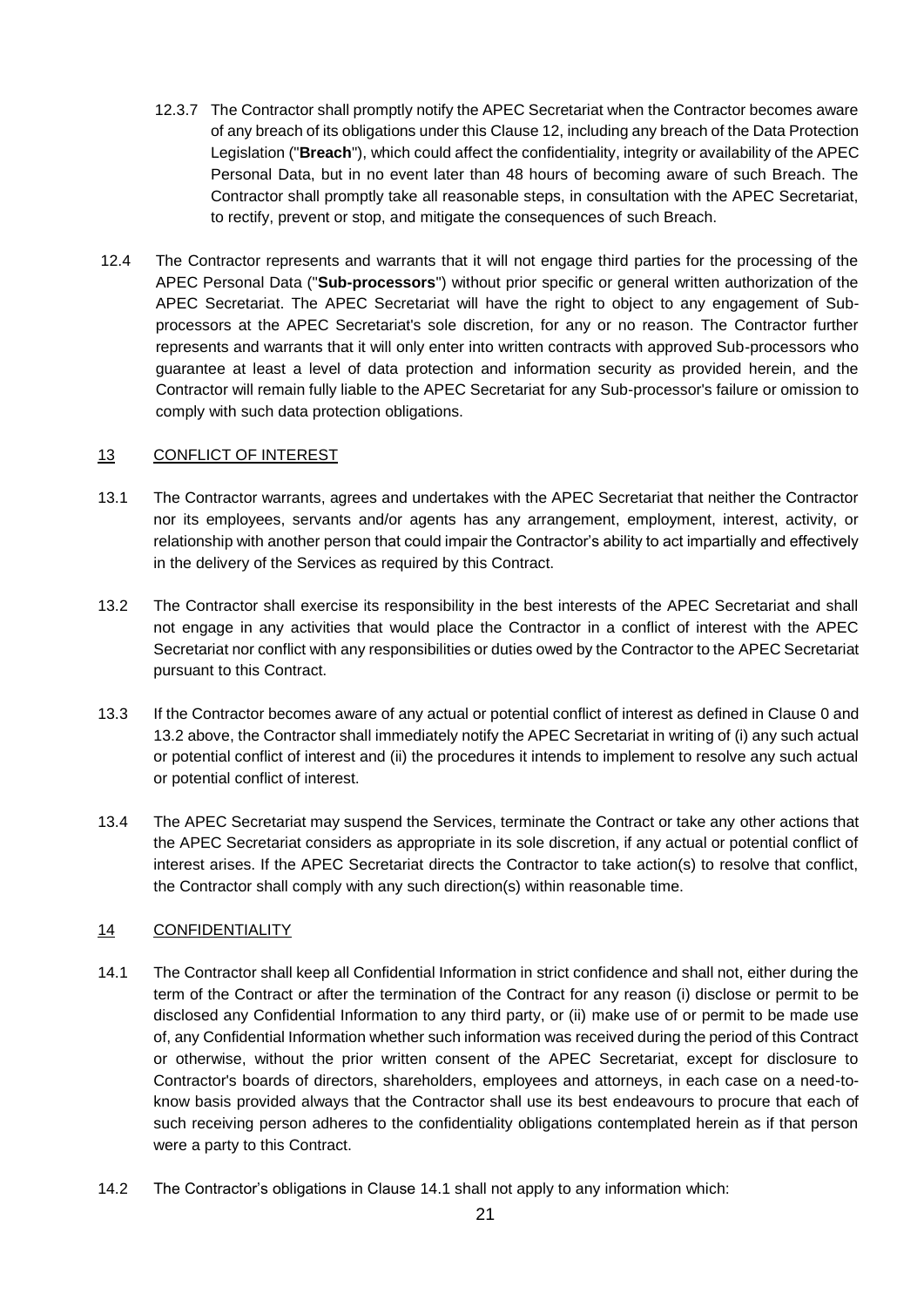- 14.2.1 is publicly available or becomes publicly available other than by reason of direct or indirect breach of this Contract;
- 14.2.2 the Contractor is required to disclose under any applicable law or by order of a court of competent jurisdiction, any governmental or regulatory body, tribunal or any stock exchange.
- 14.3 The Contractor shall ensure that its directors, shareholders, employees, attorneys, servants and/or agents to whom the Contractor discloses the Confidential Information comply with the provisions of this Clause [0.](#page-20-3)
- 14.4 Upon termination of this Contract for whatever reason, the Contractor shall immediately deliver up to APEC Secretariat all property, working papers and other material and copies thereof, which relate to its duties or obligations under this Contract provided to it, prepared by it or in its possession or under its control. Property and material under this Clause include (but are not limited to) correspondence, diaries, address books, databases, files, reports, minutes, plans, records, documentation or any other medium for storing information. The Contractor's obligations under this Clause include the return of all copies, drafts, reproductions, notes, extracts or summaries (however stored or made) of all documents and software.
- 14.5 For the purpose of this Contract, **Confidential Information** include any trade secret or any information in respect of which APEC Secretariat is bound by an application of confidence to any third party, any information relating to or belonging to APEC Secretariat, its operation and affair, any APEC member economies, this Contract (including its contents and existence), or any information that the Contractor may acquire or receive under or in connection with this Contract, in whatever form, and includes information given orally and any document, electronic file or any other way of representing or recording information which contains or is derived or copied from such information.
- 14.6 This Clause [0](#page-20-3) shall survive the termination or expiration of this Contract.

### 15 INSURANCE

15.1 The Contractor shall maintain and pay all premiums in respect of an insurance policy or policies relevant to the delivery of the Services with policy limits and provisions conforming to such requirements as the APEC Secretariat may from time to time prescribe and shall ensure that the APEC Secretariat shall be entitled to the benefit of such insurance.

### <span id="page-21-2"></span>16 SUSPENSION OF SERVICES

16.1 The APEC Secretariat may, at any time, give a written order to the Contractor, suspending all, or part, of the Services. The APEC Secretariat has full and sole discretion to decide the length of the suspension. Upon receiving the order, the Contractor must immediately comply with its terms and take all steps necessary to minimize any and all costs resulting from the suspension. The APEC Secretariat and the Contractor shall negotiate any adjustment to the price and/or schedule for completing the Services, which may result from the suspension.

#### <span id="page-21-0"></span>17 TERMINATION BY THE APEC SECRETARIAT

<span id="page-21-1"></span>17.1 The APEC Secretariat may terminate this Contract, in whole or in part, by issuing a written Notice of Termination. The APEC Secretariat may terminate this Contract without giving any reasons.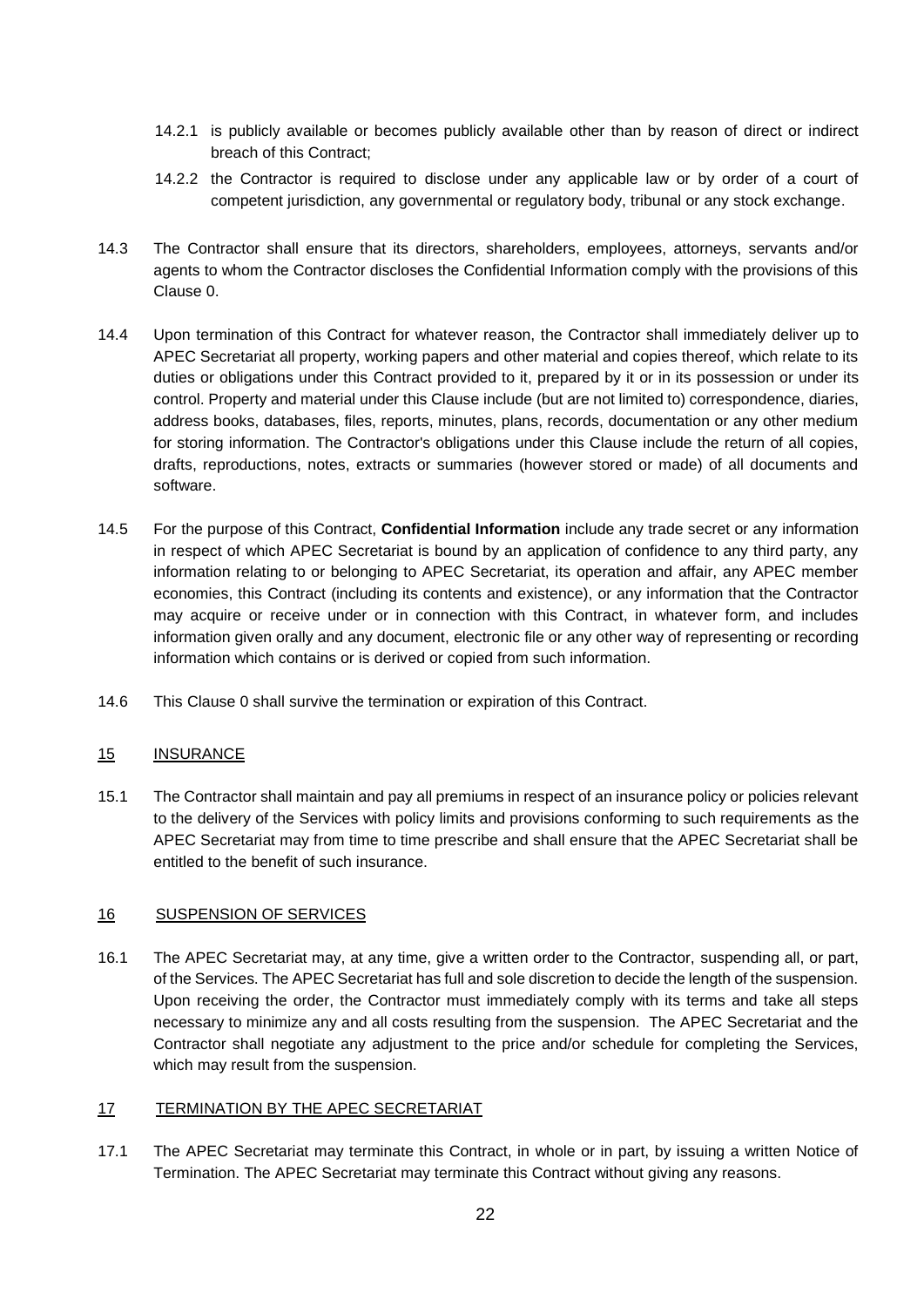- 17.2 If this Contract is terminated, the APEC Secretariat and the Contractor shall negotiate the rights, duties, and obligations of the Parties, including but not limited to compensation to the Contractor and/or the APEC Secretariat. Any compensation to the Contractor must not exceed the total value of the Contract, which is set out in Clause **Error! Reference source not found.**, "Payment" in Special Conditions.
- 17.3 Upon receiving a Notice of Termination, the Contractor shall immediately stop work as specified in the notice, except if directed otherwise by the APEC Secretariat.
- 17.4 Upon receiving a Notice of Termination, the Contractor shall submit a final termination settlement proposal to the APEC Secretariat. The settlement proposal must include a certification from the Project Overseer of the actual costs the Contractor has incurred.
- 17.5 If the Contractor fails to submit the termination settlement proposal within seven (7) days from the date of the Notice of Termination, the APEC Secretariat may in its sole discretion determine the amount, if any, due to the Contractor under this Contract following the termination.
- 17.6 Upon termination of the Contract, subject as provided in this Clause and except in respect of any accrued rights, neither Party shall be under any further obligation to the other.
- 17.7 Termination under this Clause does not affect the rights and/or remedies which either Party may have accrued or accumulated up to the date of termination of the Contract.

### 18 LANGUAGE AND NOMENCLATURE

- 18.1 All of the Services, including any drawings, documents, information, correspondence, test reports and similar items must:
	- 18.1.1 be in the English language; and
	- 18.1.2 comply with the nomenclature requirements set out in the APEC Publication Guidelines as found in the Policies and Procedures section on the APEC website.

#### 19 INTERPRETATION

- 19.1 Should a dispute about the meaning of any term in the Contract arise, the APEC Secretariat may make a written determination as to the term's meaning. A written determination made under this Clause shall be final and conclusive, and binding, between the Parties.
- 19.2 Unless otherwise defined in this Contract, definitions or interpretation of the terminology, abbreviations, terms, and acronyms used or referred to in this Contract can be found in the [Glossary of Terms](https://www.apec.org/Glossary.aspx) on the APEC website, which may be amended and/or updated by APEC and/or its committees from time to time.

#### 20 LAW & JURISDICTION

- 20.1 The laws of the Republic of Singapore shall govern this Contract.
- 20.2 Any dispute arising out of or in connection with this Contract, including any question regarding its existence validity or termination, shall be referred to and finally resolved by arbitration in Singapore in accordance with the Arbitration Rules of the Singapore International Arbitration Centre ("**SIAC Rules**") for the time being in force, which rules are deemed to be incorporated by reference in this Clause. The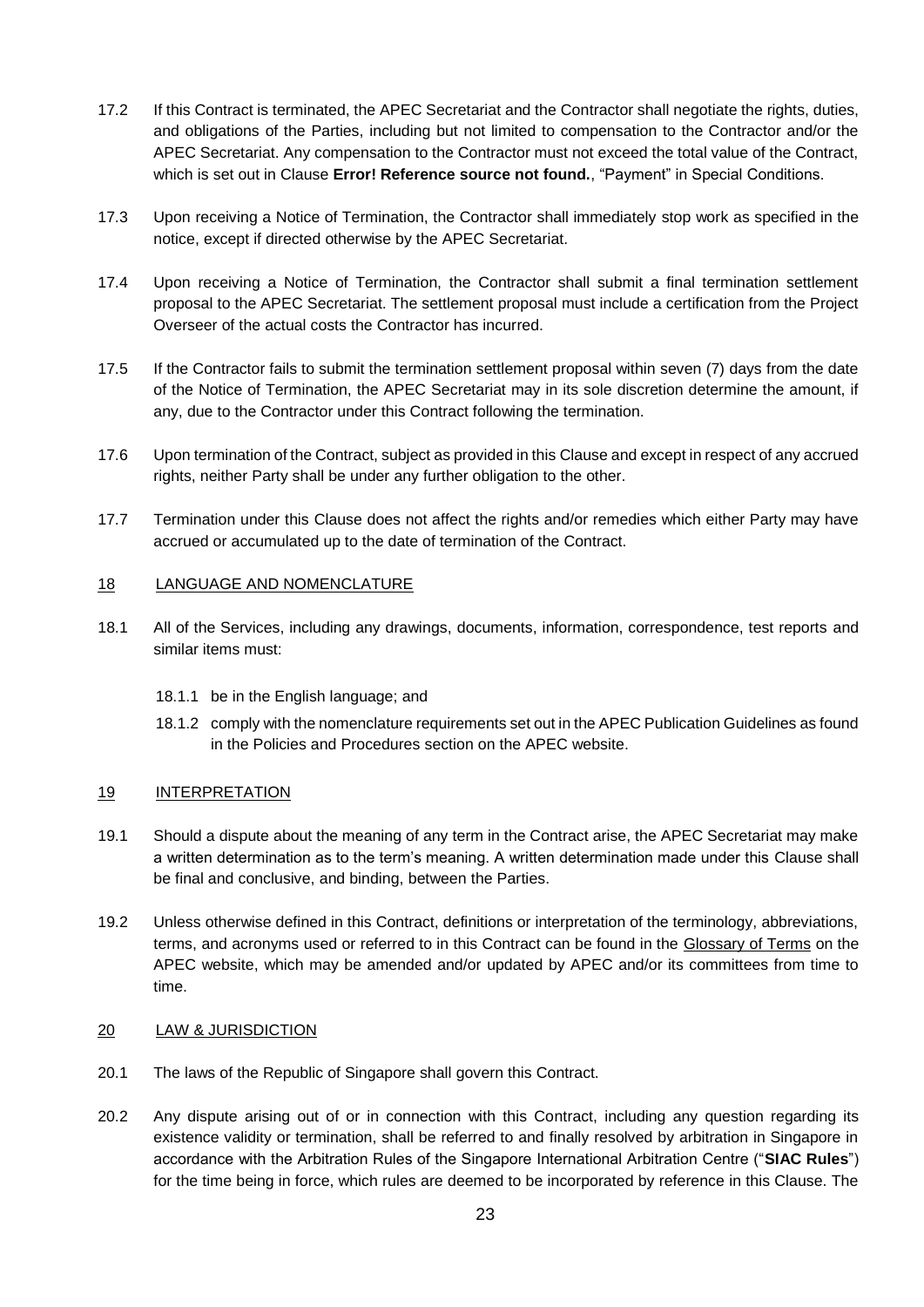tribunal shall consist of one (1) arbitrator mutually agreed by the Parties, failing which to be appointed by the President of the Singapore International Arbitration Centre in accordance with the SIAC Rules. The language of the arbitration shall be English and the seat of arbitration shall be Singapore. This arbitration agreement shall be governed by the laws of Singapore.

20.3 Notwithstanding the preceding Clause 20.2, any Party may at any time without regard to any notice periods required, and as often as is necessary or appropriate, seek interlocutory, provisional or interim relief or remedies from any court (including, without limitation, to the extent available under applicable law, a temporary restraining order or preliminary injunction).

### 21 COMMUNICATIONS

- 21.1 All notice or other communications required or given under this Contract shall be in writing and may be delivered:
	- 21.1.1 personally;
	- 21.1.2 by prepaid registered post with recorded delivery to the address of the relevant Party listed at the beginning of this Contract (as relevant); or
	- 21.1.3 by email.
- 21.2 Any alteration to such details shall be notified to the other Party in accordance with this Clause but shall not take effect until five days after the notice of the alteration has been given.
- 21.3 Any such notice or other communication shall be deemed to have been duly served or given (if delivered personally or given or made by email) immediately or (if given or made by post) three (3) business days after posting and in proving the same it shall be sufficient to show that personal delivery was made or that the envelope containing such notice was properly addressed, and duly stamped and posted or that no notification was received that the email failed to be delivered or delivery was delayed to the recipient.

#### 22 ENTIRE AGREEMENT

22.1 This Contract is the entire agreement between the APEC Secretariat and the Contractor in relation to the matters set out in this Contract. No other terms and conditions may be included or implied. Any warranty, representation, guarantee or other term or condition not contained in this Contract has no effect.

#### 23 ILLEGALITY AND SEVERABILITY

23.1 If any provisions of this Contract are held unenforceable or invalid for any reason, the remaining provisions of this Contract will continue to be in full force and effect.

### 24 WAIVER

- 24.1 A Party's failure, delay or relaxation in exercising any power or right it has under this Contract does not mean that the Party has given up (i.e. waived) that power or right.
- 24.2 A Party exercising a power or right does not stop it from:
	- 24.2.1 further exercising that power or right; or
	- 24.2.2 exercising any other power or right under this Contract.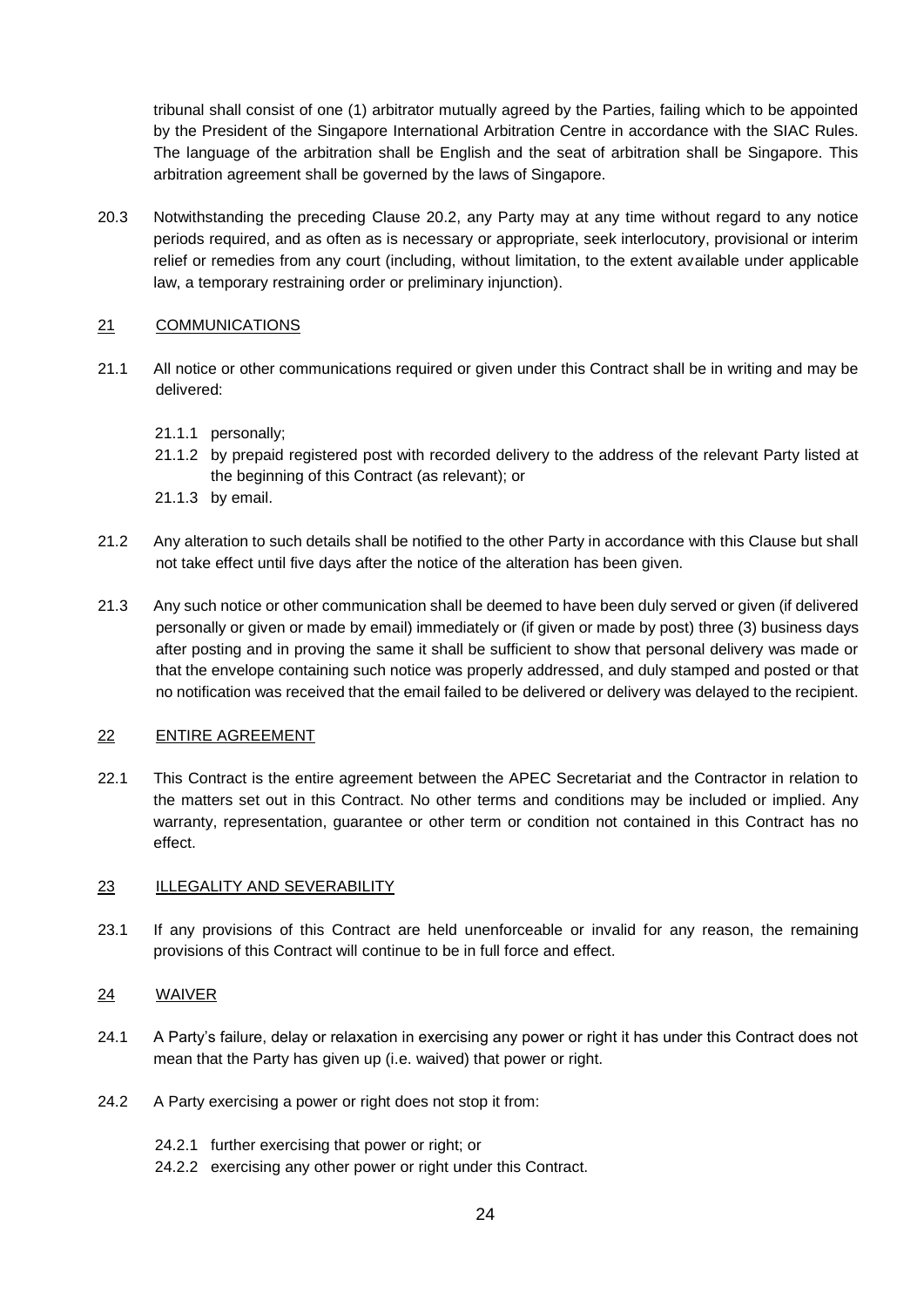### 25 REASONABLENESS

- 25.1 The Contractor confirms it has had the opportunity to receive independent legal advice relating to all the matters relating to this Contract.
- 25.2 The Contractor agrees that, having considered the terms of this Contract as a whole, the terms of this Contract are fair and reasonable.

### 26 CONTRACT FOR SERVICES

- 26.1 Nothing in this Contract shall create or constitute the relationship of a partnership, or employer and employee, or agent or joint venture between the APEC Secretariat and the Contractor.
- 26.2 This Contract constitutes a contract for services between the APEC Secretariat and the Contractor. Unless otherwise agreed in writing by the APEC Secretariat and the Contractor, this Contract shall govern each and every assignment or project undertaken by or on behalf of the Contractor for the APEC Secretariat.

### 27 FORCE MAJEURE

- 27.1 A "**Force Majeure Event**" is any event which is beyond the reasonable control of the Contractor or the APEC Secretariat and which makes it impossible to perform an obligation under this Contract, including (but not limited to) the following:
	- 27.1.1 acts of God, lightning strikes, earthquakes, volcano eruptions, floods, storms, explosions, fires, pandemics and any natural disaster;
	- 27.1.2 acts of war (whether declared or not), invasion, acts of foreign enemies, mobilisation, requisition, or embargo;
	- 27.1.3 acts of public enemies, terrorism, riots, civil commotion, malicious damage, sabotage, rebellion, insurrection, revolution, military usurped power, intervention of any government authority, or civil war; or
	- 27.1.4 contamination by radio-activity from any nuclear fuel, or from any nuclear waste from the combustion of nuclear fuel, radio-active toxic explosion, or other hazardous properties of any explosive nuclear assembly or nuclear component of such assembly.
- 27.2 A Party that fails to perform an obligation under this Contract shall not be liable for such failure to the extent that a Force Majeure Event caused the non-performance, provided that the Party ("**Affected Party**") suffering such delay or Force Majeure Event immediately notifies the other Party of the same.
- 27.3 Where an Affected Party thinks there is likely to be a delay in performing an obligation under this Contract due to a Force Majeure Event the Affected Party shall:
	- 27.3.1 immediately notify the other Party in writing of:
		- 27.3.1.1 the likely delay and how long the Affected Party thinks it will last; and
		- 27.3.1.2 where the Affected Party is the Contractor, details of the likely effect on the Services and the Contractor's ability to perform the Contract;
	- 27.3.2 take all reasonable steps to lessen (i.e. mitigate) the effects of any delay; and
	- 27.3.3 use its best efforts to continue to perform its obligations under the Contract.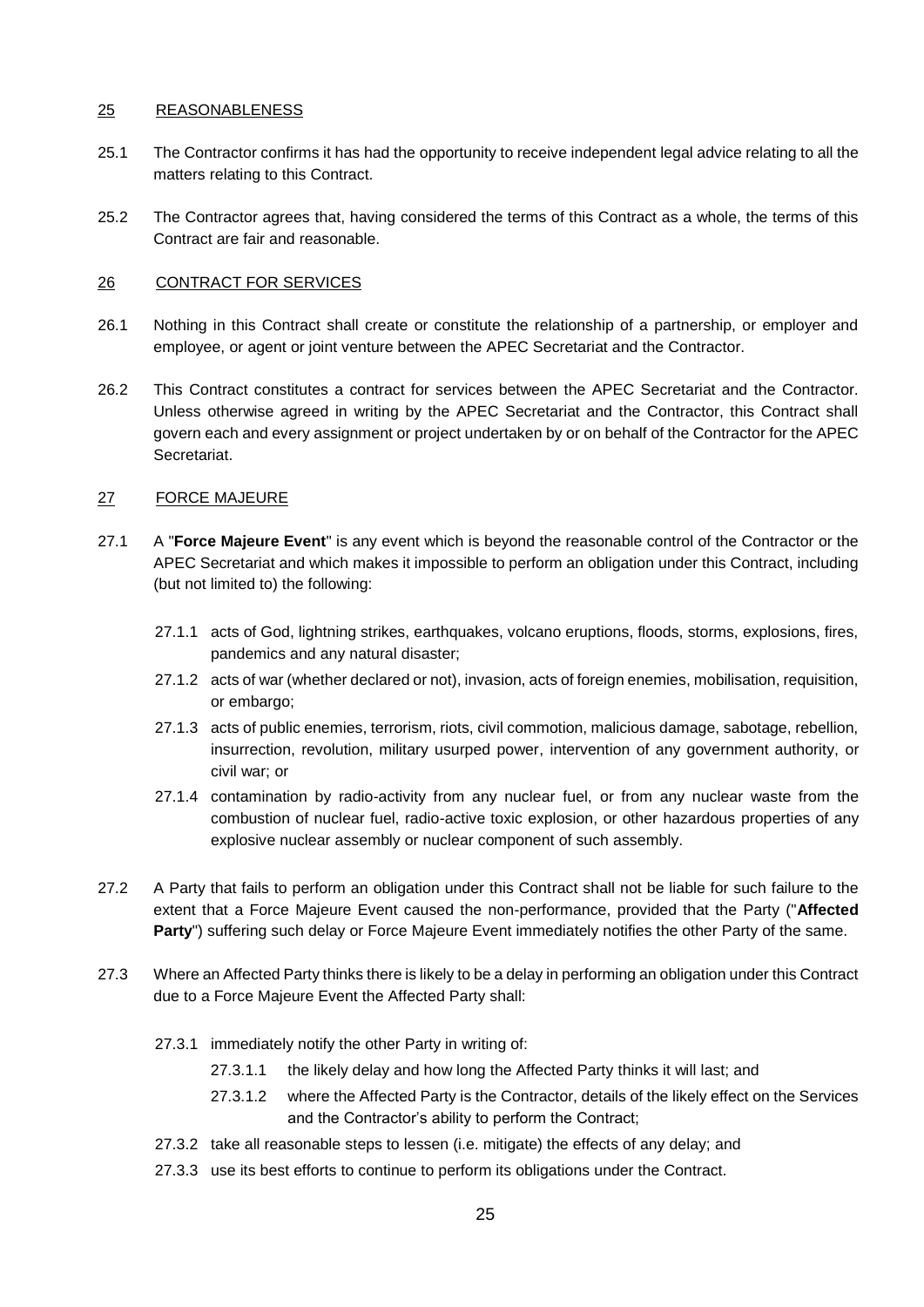- 27.4 The APEC Secretariat and the Contractor shall, as soon as practicable after receiving the notice under Clause 27.3, discuss whether the Contract can continue. If, following that discussion, the APEC Secretariat and the Contractor agree that the Contract can continue they may:
	- 27.4.1 continue the Contract unchanged; or
	- 27.4.2 change the Contract using the process in Clause [0.](#page-16-1)
- 27.5 During the period that performance by the Affected Party of the whole or part of any obligation under this Contract or any transaction contemplated under this Contract has been suspended by reason of any Force Majeure Event, the other Party likewise may suspend the performance of the whole or part of its obligations under this Contract to the extent that such suspension is commercially reasonable, save for outstanding debts due and payable under this Contract.
- 27.6 If the Affected Party's performance of this Contract is suspended due to any Force Majeure Event for a period in excess of ninety (90) consecutive days from the date that notice of the Force Majeure Event is given, and so long as such Force Majeure Event is continuing, APEC Secretariat may, in its sole discretion, terminate this Contract and any affected orders by giving a written Notice of Termination to the Contractor after the end of the said ninety days' period, and such termination shall take immediate effect and Clause [17](#page-21-0) (excluding Clause [0\)](#page-21-1) shall apply to such termination.
- 27.7 Nothing in this clause limits the APEC Secretariat's ability to suspend or terminate the Contract under Clause [16](#page-21-2) or Clause [17.](#page-21-0)

### 28 CONTRACTS (RIGHTS OF THIRD PARTIES) ACT - SINGAPORE

28.1 A person who is not a party to this Contract has no right under the Contracts (Rights of Third Parties) Act Chapter 53B and/or any re-enactment thereof to enforce any terms of this Contract.

#### 29 COSTS AND EXPENSES FOR PREPARATION AND EXECUTION OF CONTRACT

29.1 Except as otherwise provided for in the Contract, the Parties shall bear their own costs of and incidental to the preparation and execution (i.e. signing) of the Contract.

### 30 PROVISION OF SERVICES

- 30.1 The Contractor shall provide the Services to the APEC Secretariat on the Services Delivery Dates identified in the Special Conditions of the Contract. The Contractor shall immediately notify the APEC Secretariat in writing if the Contractor becomes aware that it will be unable to provide all or part of the Services by the relevant Services Delivery Date and advise the APEC Secretariat as to when it will be able to do so.
- 30.2 The Services must be provided to the standard that would be expected of an experienced and professional supplier of similar Services and any other standard specified in the Contract.
- 30.3 The Contractor and its staff or sub-contractors shall not by virtue of this Contract be, or for any purpose be deemed to be, and must not represent itself as being, an employee, partner or agent of the APEC Secretariat.

#### 31 REPORTING AND COORDINATION ARRANGEMENTS